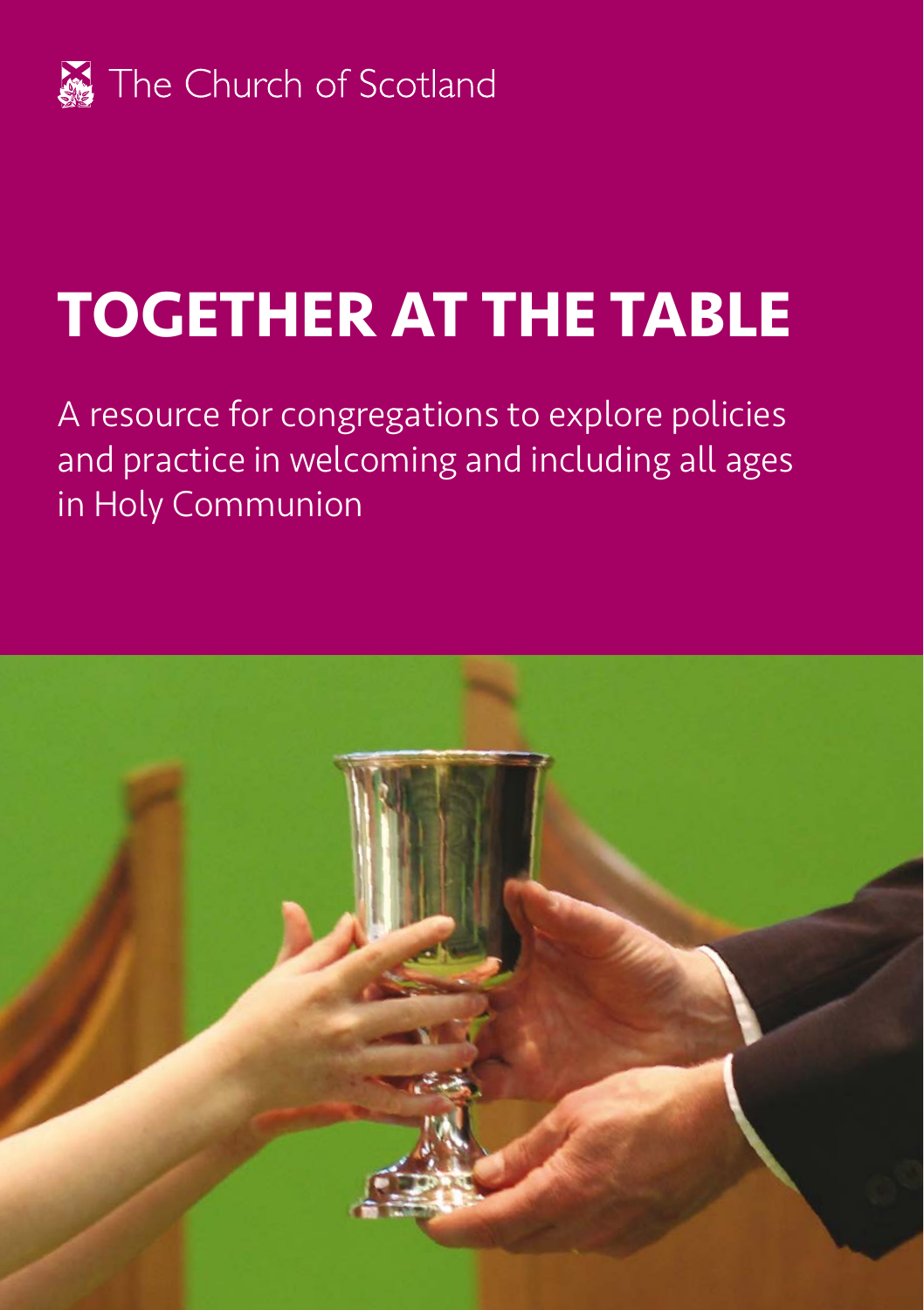# **Contents**

| The theological background to admission of children and young |  |
|---------------------------------------------------------------|--|
|                                                               |  |
|                                                               |  |
|                                                               |  |
|                                                               |  |
|                                                               |  |
|                                                               |  |
|                                                               |  |
|                                                               |  |
|                                                               |  |
|                                                               |  |

*'Our church has accepted the place for children and young people at communion for over 25 years. This helpful booklet reflects on that journey and encourages Kirk Sessions and congregations to review their current practice as to how open and welcoming they are to people of all ages. By including children and young people in communion, churches have found this to be not only meaningful at a personal level, but also transformational for the corporate experience of communion.' Rt Rev Colin Sinclair*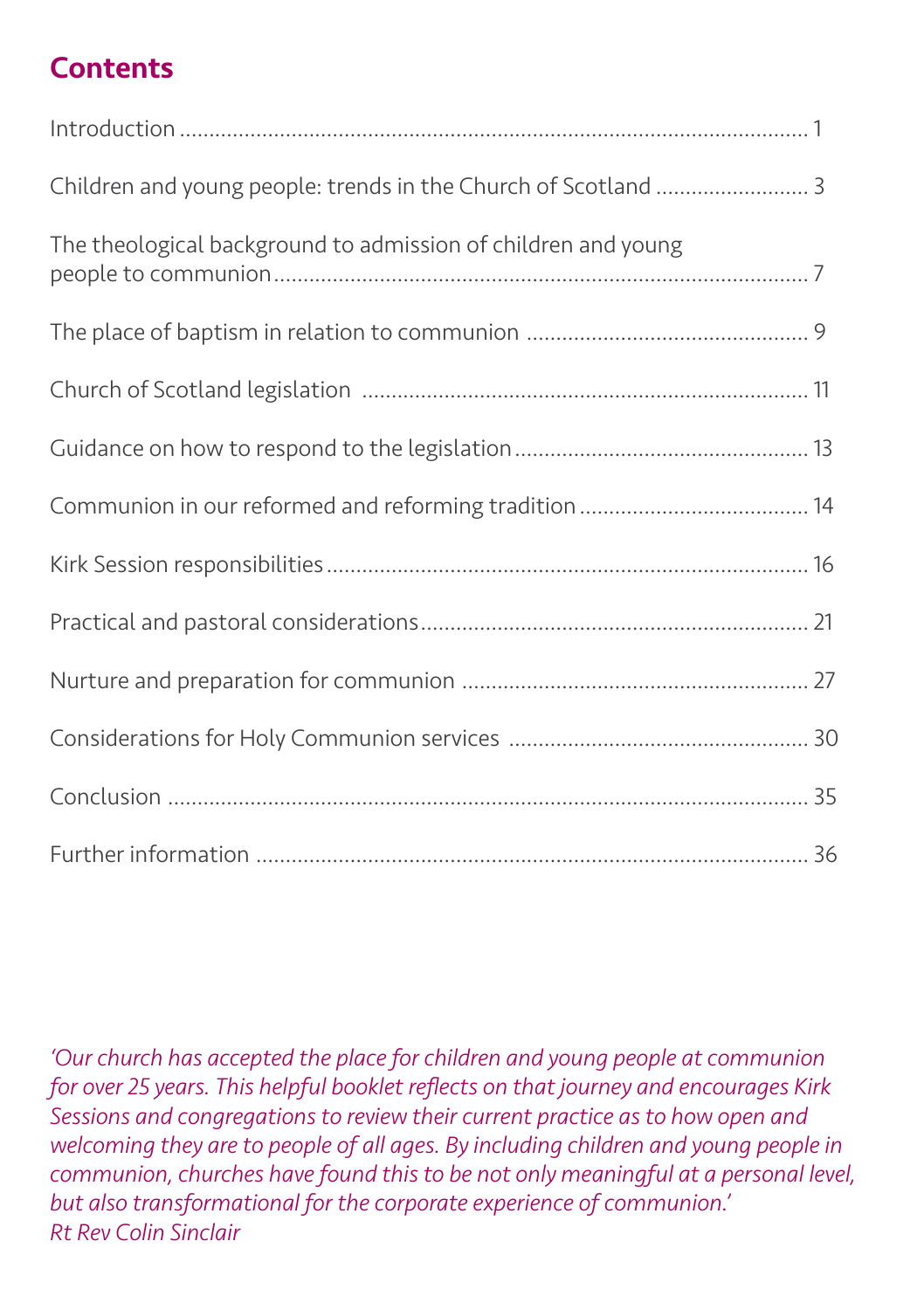# Introduction

They devoted themselves to the apostles' teaching and to the fellowship, to the breaking of bread and prayer. They continued to meet together in the temple court. They broke bread in their homes and ate together with glad and sincere hearts. Acts 2:42; 46

The Church of Scotland seeks to be a place of welcome and hospitality for all, enabling and deepening spirituality and providing opportunities to grow in discipleship.

This *Together at the Table* booklet has been developed as a resource to help congregations gain a deeper understanding of Holy Communion in the reformed tradition, review and explore our practice in relation to communion, and suggest ways in which we might welcome and include children, young people and their families to this sacrament.

The booklet explores the theological background to including children and young people in communion and the place of baptism. There are specific questions for a Kirk Session to use to review the practice of communion in local congregations. You will also find ideas to help in planning a Holy Communion service, that encourages the active participation and engagement of people of all ages, as well as guidance on how to prepare and teach people about Holy Communion.

*'If we are the Lord's family, around the Lord's Table, on the Lord's day, then children must be present.'(Come and Join the Celebration, Muir and Pedley, 2001 p5)*

As you explore this topic, you might like to consider and share your personal experience of communion

- What does the sacrament of Holy Communion mean to you?
- Describe one of your most significant experiences of communion. What made it special?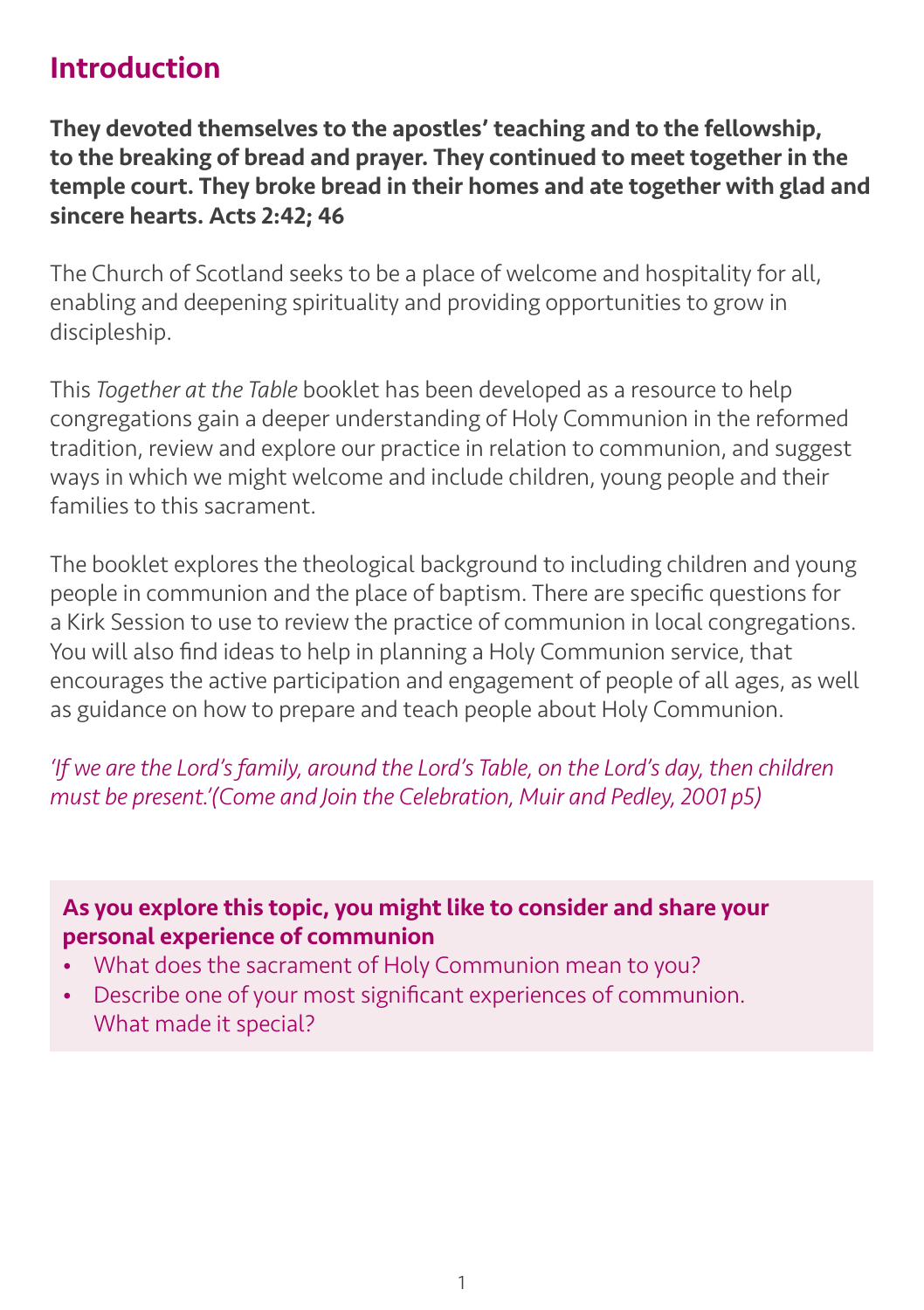## **Terminology**

- i) Various terms are used to describe the sacrament and service of Holy Communion, including the Lord's Supper, which reminds us of Jesus sharing the Passover meal with his disciples. Communion, reflects the fellowship we have with each other and Jesus, in sharing bread and wine, and Eucharist, means thanksgiving. In this booklet, we are largely using the term Holy Communion for the service and communion for the sharing of the sacrament of the bread and wine. We refer to the Lord's Table as the table around which God's people gather to receive the sacrament.
- ii) This booklet explores the welcome and inclusion of under 18s in the church and to Holy Communion. We refer to 'children and young people' to cover all under- $18<sup>5</sup>$
- iii) The Church of Scotland recognises two key sacraments baptism and communion. A sacrament is an outward and visible sign of an inward and spiritual grace and is a pledge of God's love and a gift of God's life. Sharing in these sacraments can be valuable milestones and experiences in an individual's journey of faith. As we gather around the Lord's Table, we remember God's acts of love and salvation and we meet with Jesus in bread and wine.
- The unattributed quotes used in this booklet come from Church of Scotland congregations across Scotland, in response to a 2017 survey on children and young people and communion
- There are case studies from a number of different churches
- Photos used come from New Kilpatrick Church, Bearsden, Portobello and Joppa Parish Church, Edinburgh.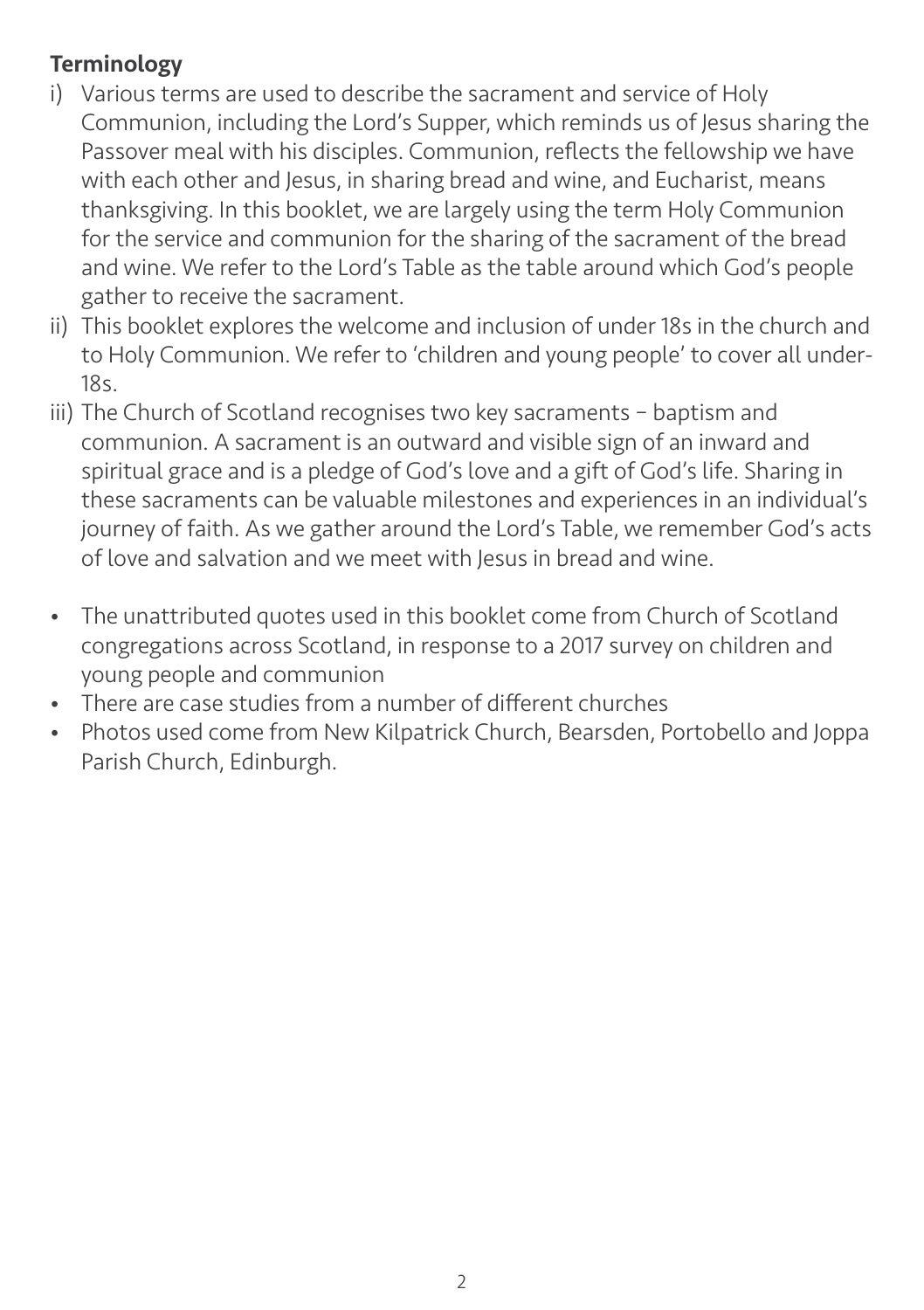# Children and young people: trends in the Church of Scotland



Across the Kirk, there is great concern at the declining numbers of children and young people. Increasing numbers of churches have no children and young people at all coming regularly on a Sunday morning and few wider engagements with children, young people and families. *Church of Scotland church returns 2018* 

21-80 under 18s 22%

> 1-20 under 18s 36%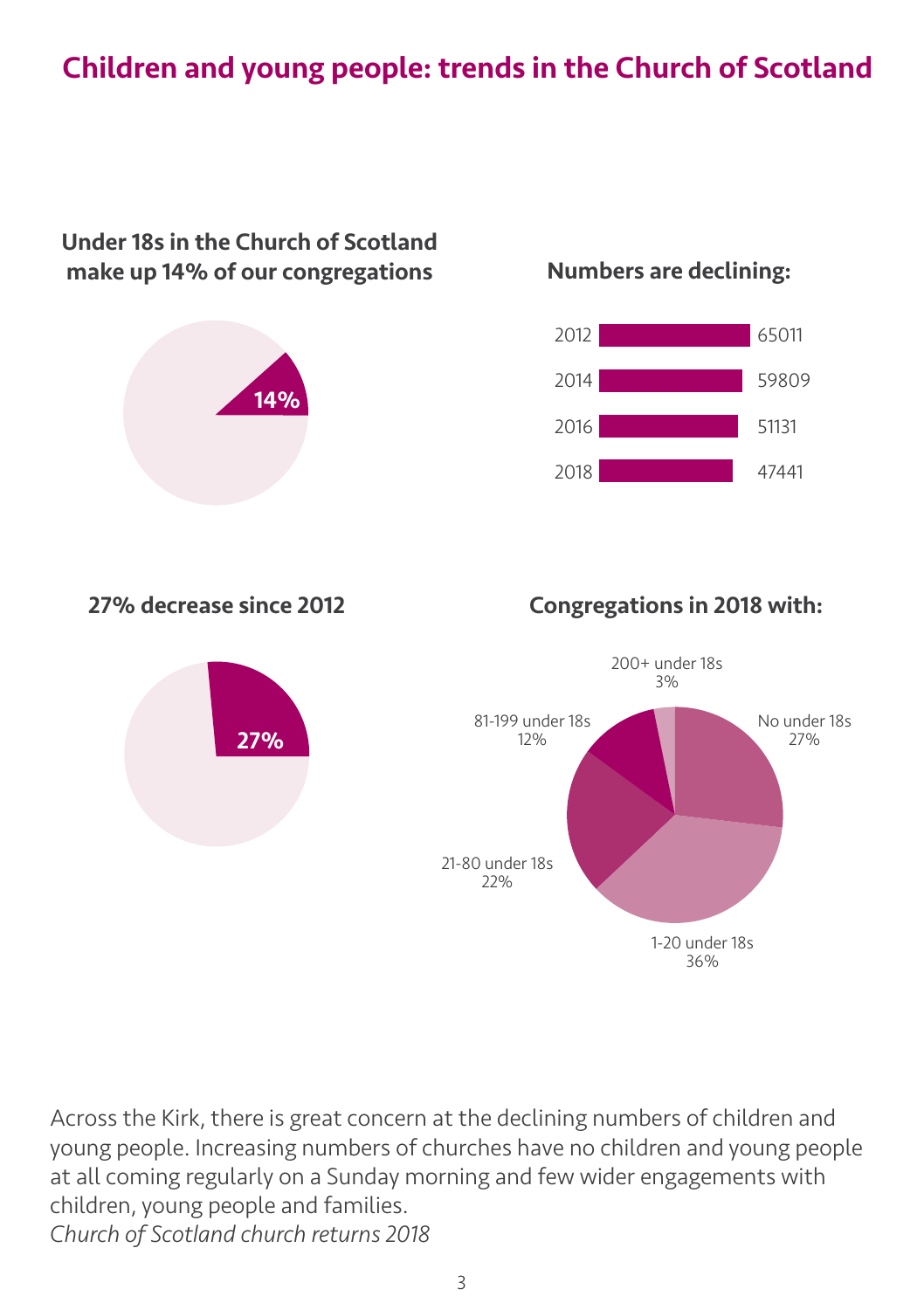

#### Baptism

Most churches are seeing a decrease in families bringing their children for baptism. There has been a 51% fall in the last six years. The number of adults being baptised is also declining. A further challenge is that those who are baptised are not necessarily remaining and growing in faith within the church. Where churches do have children and young people present in services, they are increasingly a mix of those who are baptised and unbaptised.

#### Frequency of Holy Communion services

Within the Church of Scotland there is great significance and reverence placed on communion. A communion service is usually part of a Sunday service and most frequently held quarterly. Some churches also offer communion at other times. The majority of communion services are planned for adult members and may not be accessible for all.

In 2018, 77% of Church of Scotland congregations had no children or young people receiving communion. Many of these have no under-18s associated with the congregation. However, out of the 47,441 children associated with the Church, only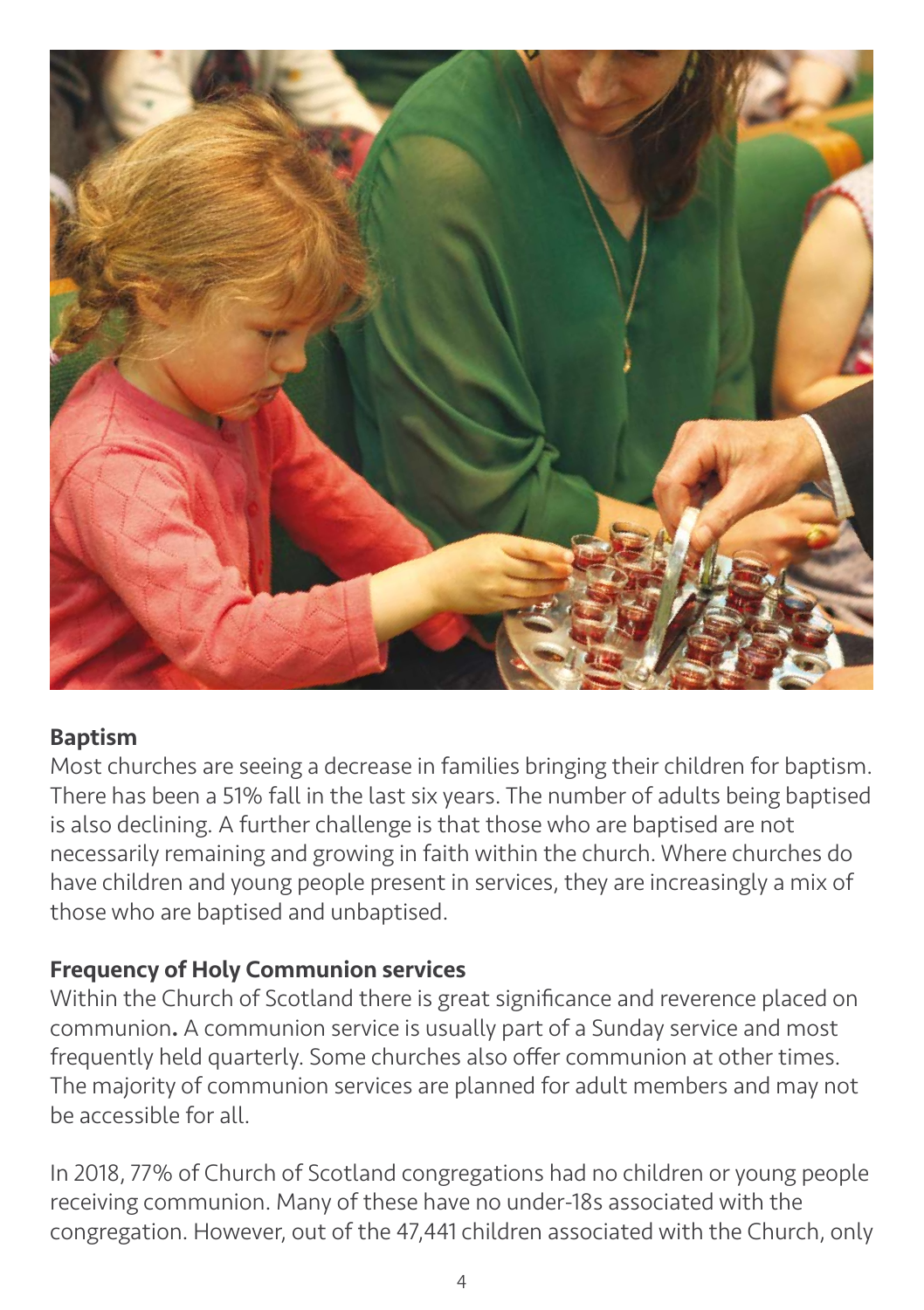2,975 (6.3%) received communion. Some churches do connect with a significant number of children and young people outwith Sundays, through uniformed organisations, schools, Messy Church, holiday clubs and other settings.

*'In our efforts to nurture Christian faith in our children, we end up creating a separate community that is distinct and often isolated from the wider body of believers who participate in worship services and other core practices of the faith community.' (Children's Ministry in the Way of Jesus, Csinos and Beckwith, p111)*

In a 2017 survey of Church of Scotland congregations with children and young people, 10% of the 215 respondents said that children and young people were not admitted to communion. Reasons given included the following:

- The Kirk Session had never discussed it, or were unclear if they had a policy
- Children were not present in worship, or were in their own groups when communion took place
- There was a lack of understanding of both the theology and the Act regarding children and young people and communion
- There was a lack of clarity on the relationship between receiving communion and baptism, profession of faith and church membership
- Some Kirk Sessions hold negative or 'traditional' attitudes, e.g. children and young people should not receive as they 'do not understand'
- There was a feeling of holding to tradition and doing things the same way they have always done

Churches that do welcome and include children and young people in the sacrament of Holy Communion, see a stronger sense of belonging, development of faith and discipleship and increased commitment across the whole church. Where children and young people never have an opportunity to be part of this important sacrament they miss out on being fully included as part of the Body of Christ and experiencing the unconditional love of God. What message is communicated where the invitation is given that 'all are welcome' but the elements are not offered to children and young people who are present?

*'The children and young people in my congregation are treated with dignity and respect and fully included in the life of the church and sacrament of mystery, blessing and love. Including children and young people is normal practice for us. This is their church and they are very much part of the community of faith.'*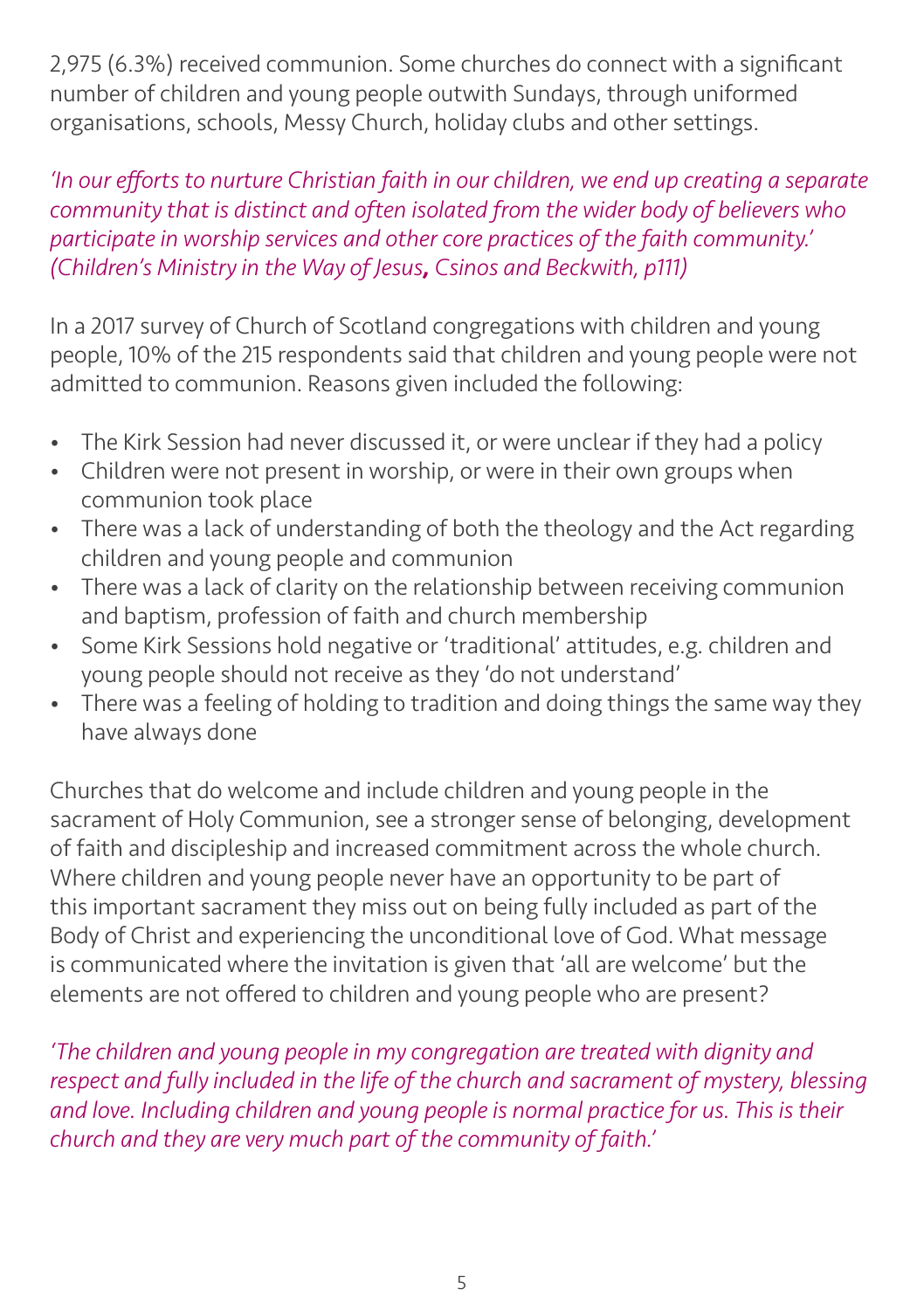*'When we asked about bringing 30 of the teenagers we work with into communion, we were 'permitted' to sit at the back, but they were not to be served. We had hoped to encourage these young people further in their faith, but they were treated like 'second class citizens' which caused great damage.'* 

#### Kirkton Church, Carluke

*'We have been having our children and young people join us for communion for the last four years and now they are part of every communion service too. Younger children usually leave for the sermon and have a reminder of what communion means in their groups, but return for the invitation to communion and sit with their own family or as one group at the front. Teenagers stay in for the full communion service, children and young people help to serve communion. They never used to come in to the sanctuary at all during a communion service and wondered what was going on behind 'closed doors.' Our young people are delighted*  to be part of this. Some of our members are less keen on our children or young *people being there. Somebody complained once that the children ran back into the church. So I asked them when was the last time they were so excited to be part of worship, that they ran in? We are gradually becoming more of one body in Christ.'*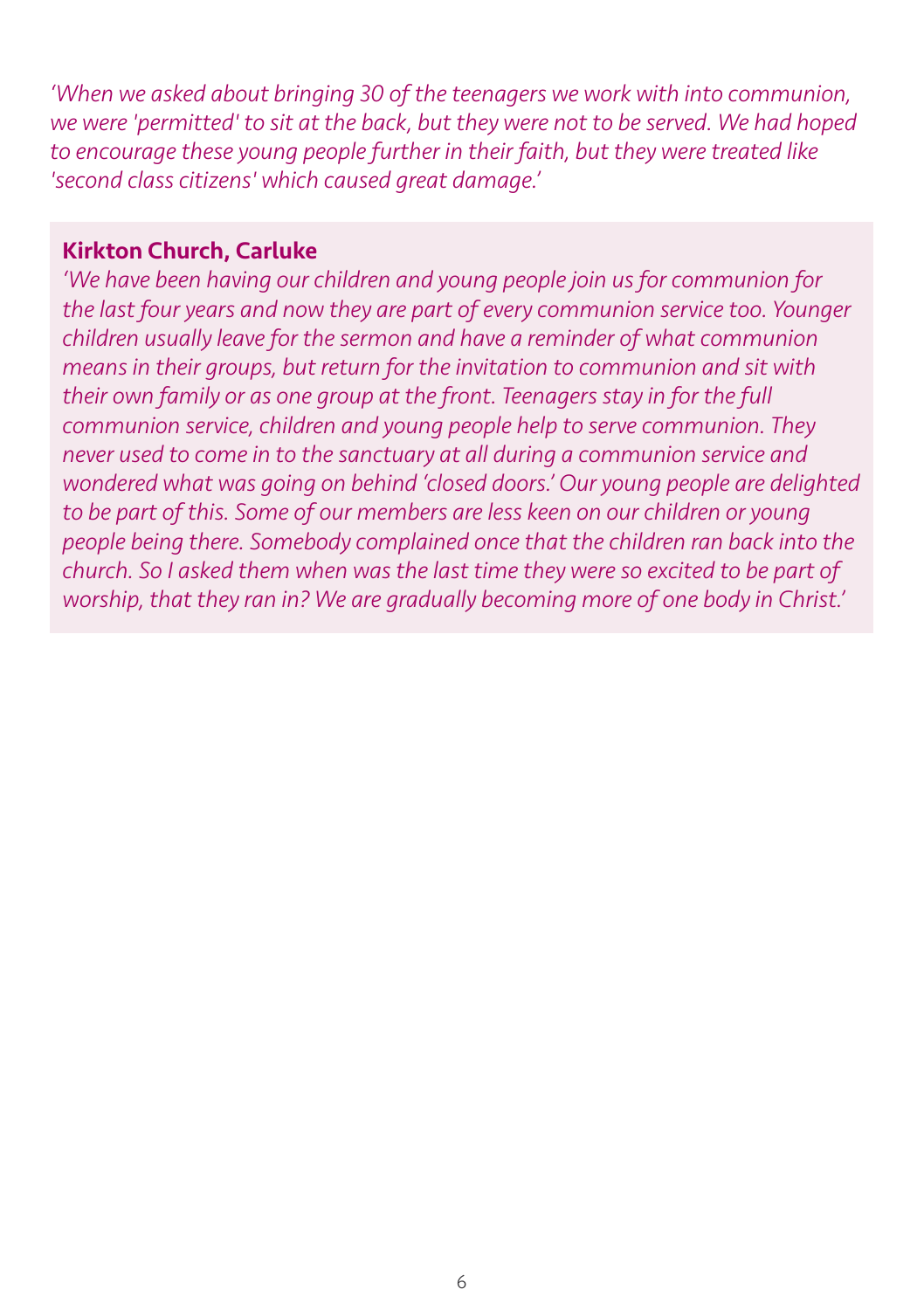# The theological background to admission of children and young people to communion

Dr Sarah Lane Richie – The Theological Forum of the Church of Scotland

Since 1992, children and young people have been admitted to communion in the Church of Scotland. The legislation surrounding children and young people and communion is permissive, allowing for a diversity of practice across congregations in terms of whether and when children and young people are permitted to take part in the Lord's Supper, in any particular congregation. Children and young people can be encouraged to participate in communion not only for pastoral reasons, but also because the theological logic behind the sacrament of communion warrants and even encourages the inclusion of children and young people.

As James B. Torrance has written in *Children at the Table* (written in 1982 to help the Church in thinking about questions around children and young people and communion) '*Christ baptises us into His Body that He might nourish us by faith.'1* At baptism, we are welcomed into the universal Church; baptism is a *'sign and seal of the covenant of grace,' a sign of our 'ingrafting into Christ, of regeneration, of remission of sins.'2*

Baptism is not about personal piety or devotion, but *'signifies the action and love of God in Christ'3* ; thus, baptising children and young people is about *'recognizing the nature of grace and childlike faith, without which none can enter the Kingdom.'<sup>4</sup>* It is thus in baptism that we recognise the inclusion of children and young people in the Body of Christ.

Once children and young people are recognised as fully included in the Body of Christ, it remains for them to be nourished in communion. As Torrance notes, *'God's covenant love (held out in Baptism and the Lord's Supper) is unconditioned by any considerations of worth or merit or good works – unconditioned even by faith and repentance and faith.*' 5

1 James B. Torrance, "Some Theological Grounds for Admitting Children to the Lord's Table," in Children at the Table, ed. by David G. Hamilton and Finlay A. J. Macdonald, (Church of Scotland, 1982), p.6 2 Westminster Confession of Faith, xxviii.1 3 Act V.3, Consolidating Act (Anent The Sacraments) 4 Torrance, p.6

<sup>5</sup> Torrance, p.5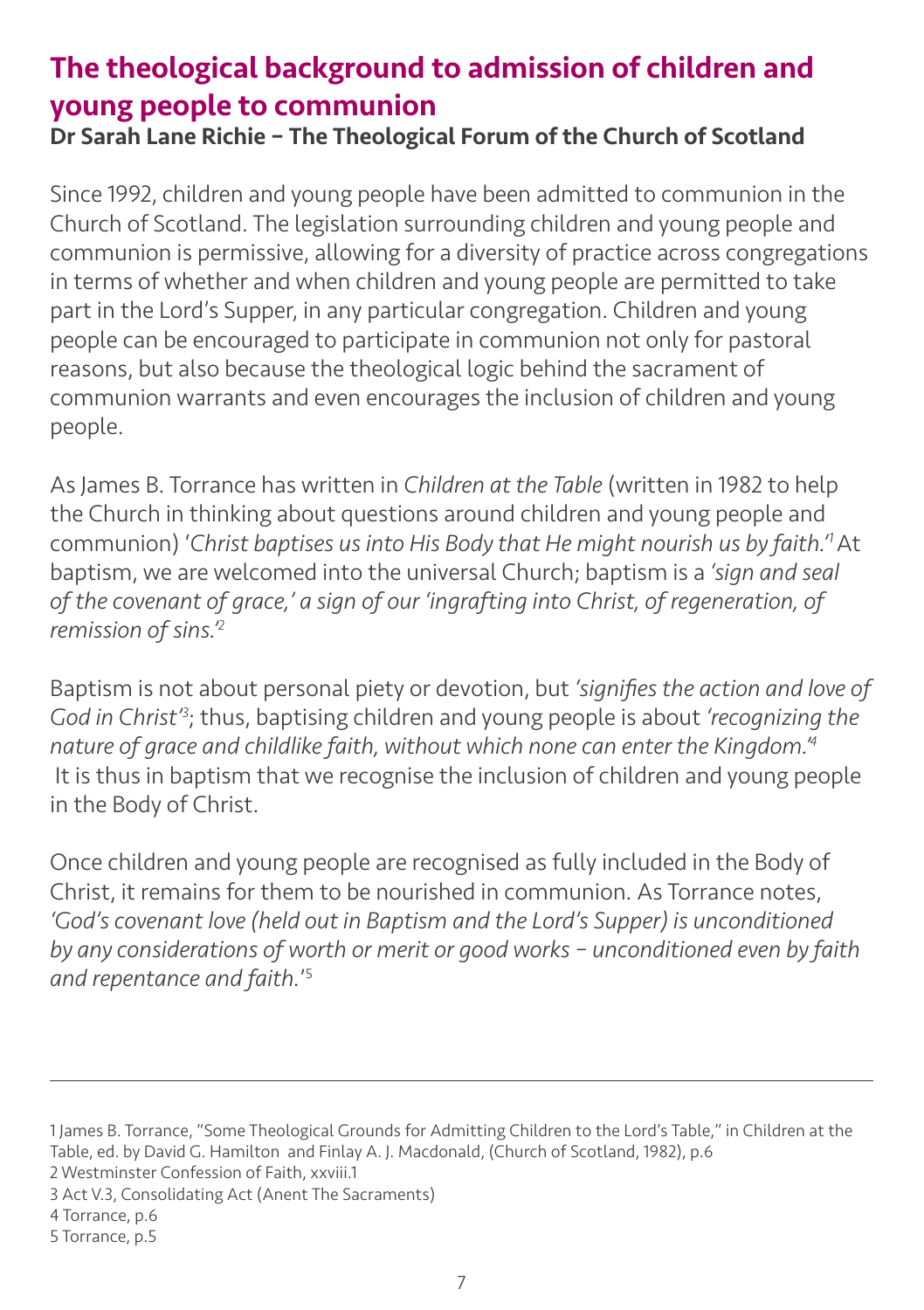Both baptism and communion are *'signs and seals of the Covenant of Grace,'* and this grace is never dependent on an individual's actions. It is true that in communion, we *'receive in faith that grace'* into which we have been baptised.6 A child's growing faith is thus an important consideration as they are welcomed at the Lord's Supper. But it is also true that the child's faith *'may be as a grain of mustard seed, and understanding minimal.'7*

Admitting such children and young people to the Table is not an indication of lowered standards or of not taking communion seriously, but is rather recognition of the nature and importance of their faith. As James Torrance aptly asks, *'where a child can hear and understand something of the meaning of the words, 'Take, eat…' who can forbid him?'8*

*'We do not see that Scripture prohibits children from the Lord's Supper. Children share in the Passover meal in Exodus 12:26—27, and learn through asking questions and sharing in it. We believe this is how the Lord's Supper should be shared between all ages.'*

6 Torrance, p.6 7 Torrance, p.6 8 Torrance, p.6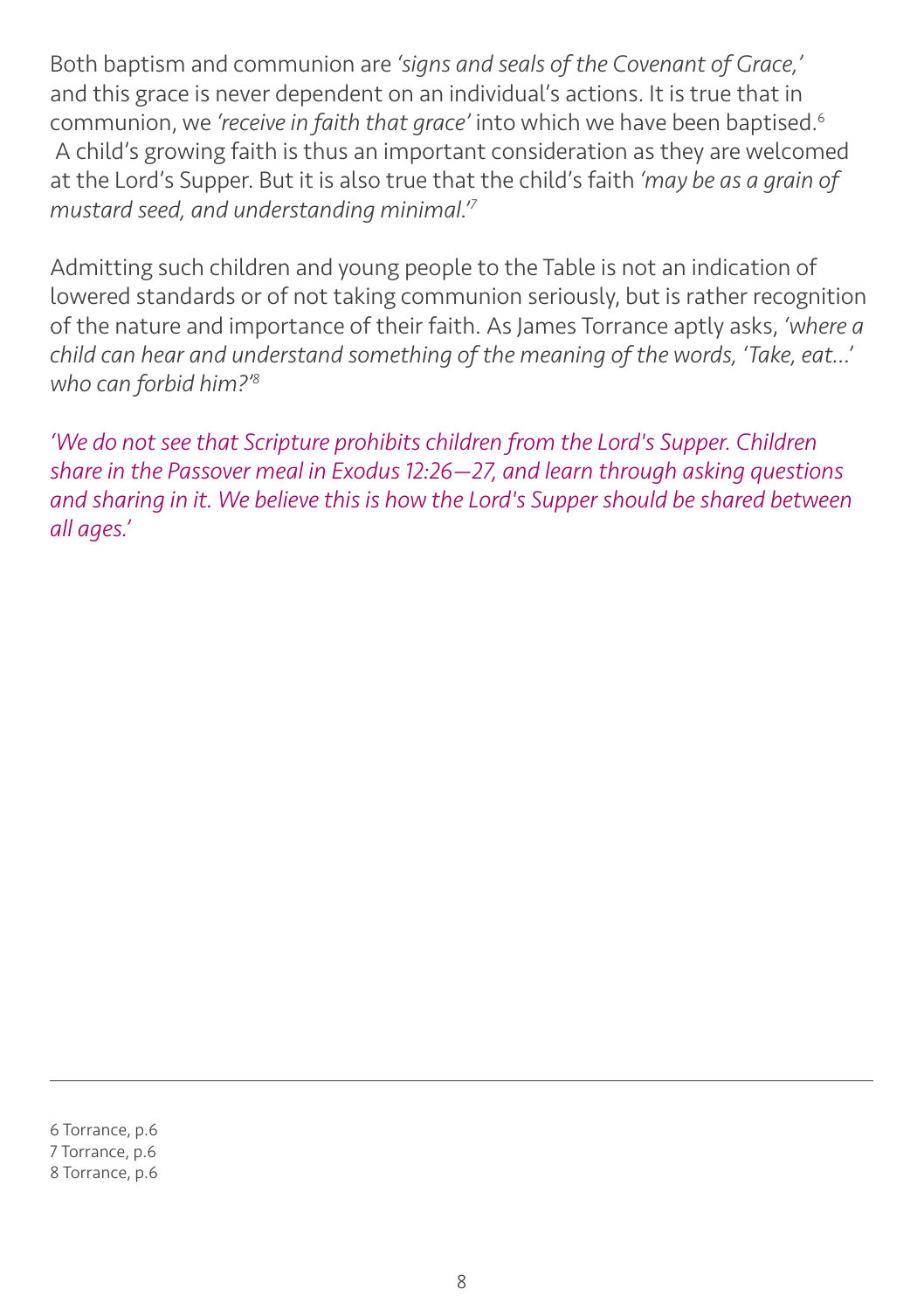# The place of baptism in relation to communion Dr Sarah Lane Richie – The Theological Forum of the Church of Scotland

The Church of Scotland encourages children and young people to participate in communion. But what is the connection between communion and baptism? Should children and young people, or indeed anyone, be turned away from the table if they have not yet been baptised? These questions need to be considered both theologically and pastorally.

According to Act V (2000), *'The Lord's Table is open to any baptised person who loves the Lord and responds in faith to the invitation, 'Take, eat'.9*

This reflects what can be called the "normal order" of the sacraments, wherein baptism is to be considered a standard precondition for participation in communion. It is worth noting the theological rationale for this ordering. At baptism, we are welcomed into the universal Church; baptism is a "sign and seal of the covenant of grace," a sign of our *'ingrafting into Christ, of regeneration, of remission of sins.'10*

The Lord's Supper is a calling and invitation for those *within* the Body of Christ to commemorate the sacrifice and work of Christ, to be fed by Him, and *'to be a bond and pledge of their communion with Him, and with each other, as members of His mystical body.'11*

There is a clear theological logic and order to the sequencing of the sacraments.

The question here arises: What about unbaptised children and young people? Should they be permitted to participate in the Lord's Supper? While it is true that the normal order is for baptism to precede communion, it is also important to recognise the importance of pastoral considerations in such cases. There is real spiritual value in the act of seeking to participate in the Lord's Supper, to be nourished by Christ – whether or not the person is baptised. To turn away one who seeks to be fed by Christ would be to do real damage to the one who seeks.

9 Act V.12, Consolidating Act (Anent The Sacraments) 10 Westminster Confession of Faith, xxviii.1 11 Westminster Confession of Faith, xxix.1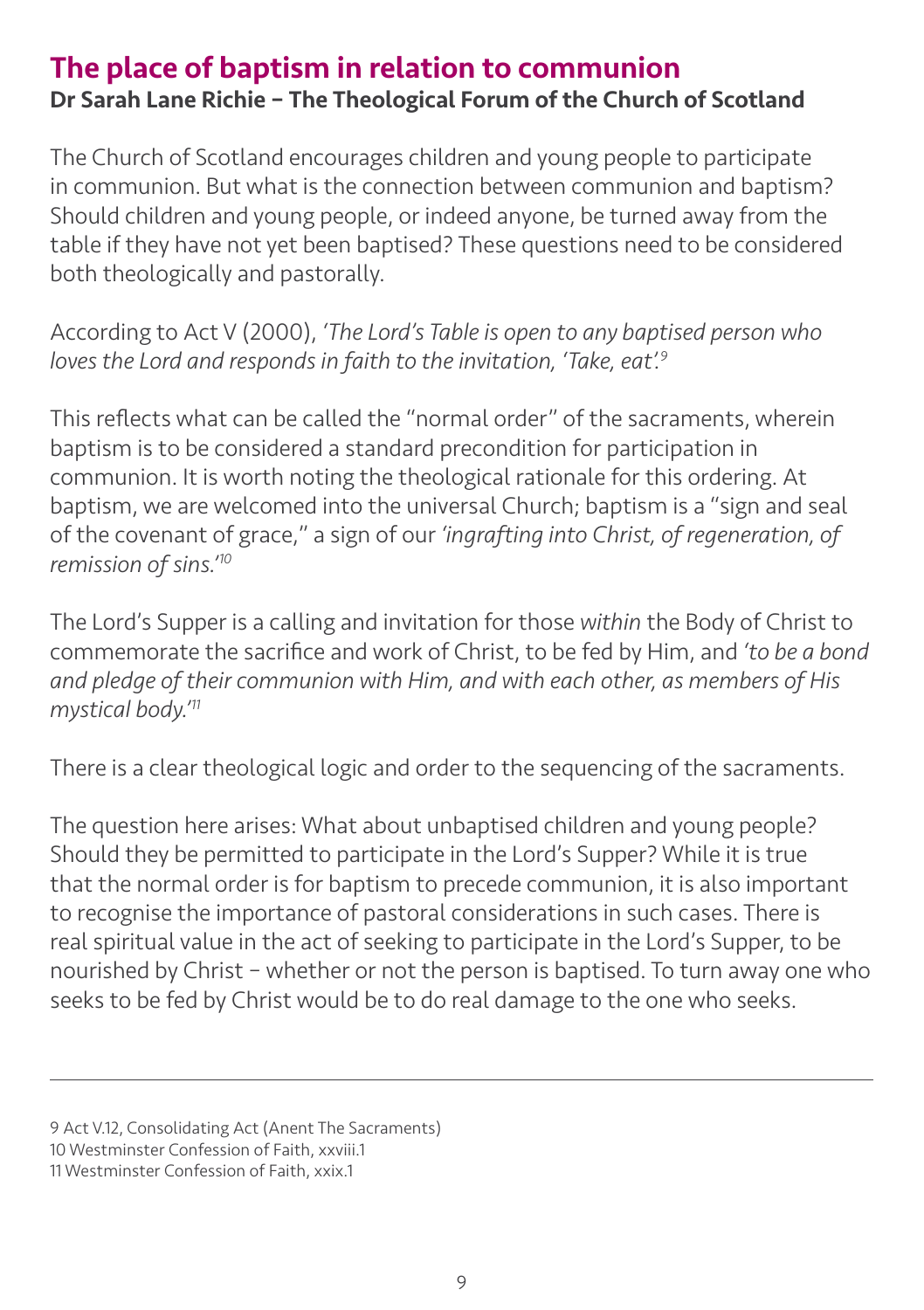In other words, while the Church remains committed to baptism preceding communion as the norm, this normal ordering does not mean that unbaptised persons should be turned away from the Table. Rather, such persons should be welcomed to the Lord's Supper, and subsequently encouraged to seek baptism and further instruction in the life of the Church. It is hoped that such subsequent encouragement would not be seen as anomalous – for such instruction should already be a component of the life of the Church.

Indeed, this question regarding unbaptised children may present a real opportunity. Admitting unbaptised children and young people to the Lord's Supper should not be seen as a softening of theological standards, but rather as the appropriate theological and pastoral response to one who seeks to be nourished by Christ. This being said, such situations remind us of the importance of offering ongoing instruction and education for both children and young people and adults.

Nurturing young lives in the faith and practice of the Church, as well as offering opportunities to make professions of faith, should be important milestones for the development of faith within the body of the Church. The development of creative, instructive, and grace-filled pathways for the spiritual development of children and young people should be a key focus for the Church. When such pathways are available, the question of unbaptised children and young people and the Lord's Supper becomes less problematic: the congregation can simultaneously affirm the unbaptised child's hunger for Christ, and subsequently extend an invitation to the child (and his or her family) to pursue instruction, participation in congregational life and baptism.

## *'Holy Communion is part of the whole church being serious about the vows made at baptism. 'We welcome you into the life and worship of the church'. How is this experienced by families who have their children baptised?'*

*'We have had long debates about admitting people who are either not baptised or who have yet to make a commitment of faith, to the Lord's Table. In exploring 1 Corinthians 11 and 12, we have come to the decision that Paul's restriction on admittance to the Lord's Table and his warnings about the seriousness of this are actually intended for Christians who know they are rebelling against God's will intentionally. This has allowed us to open communion as a missiological as well as a discipleship opportunity.'*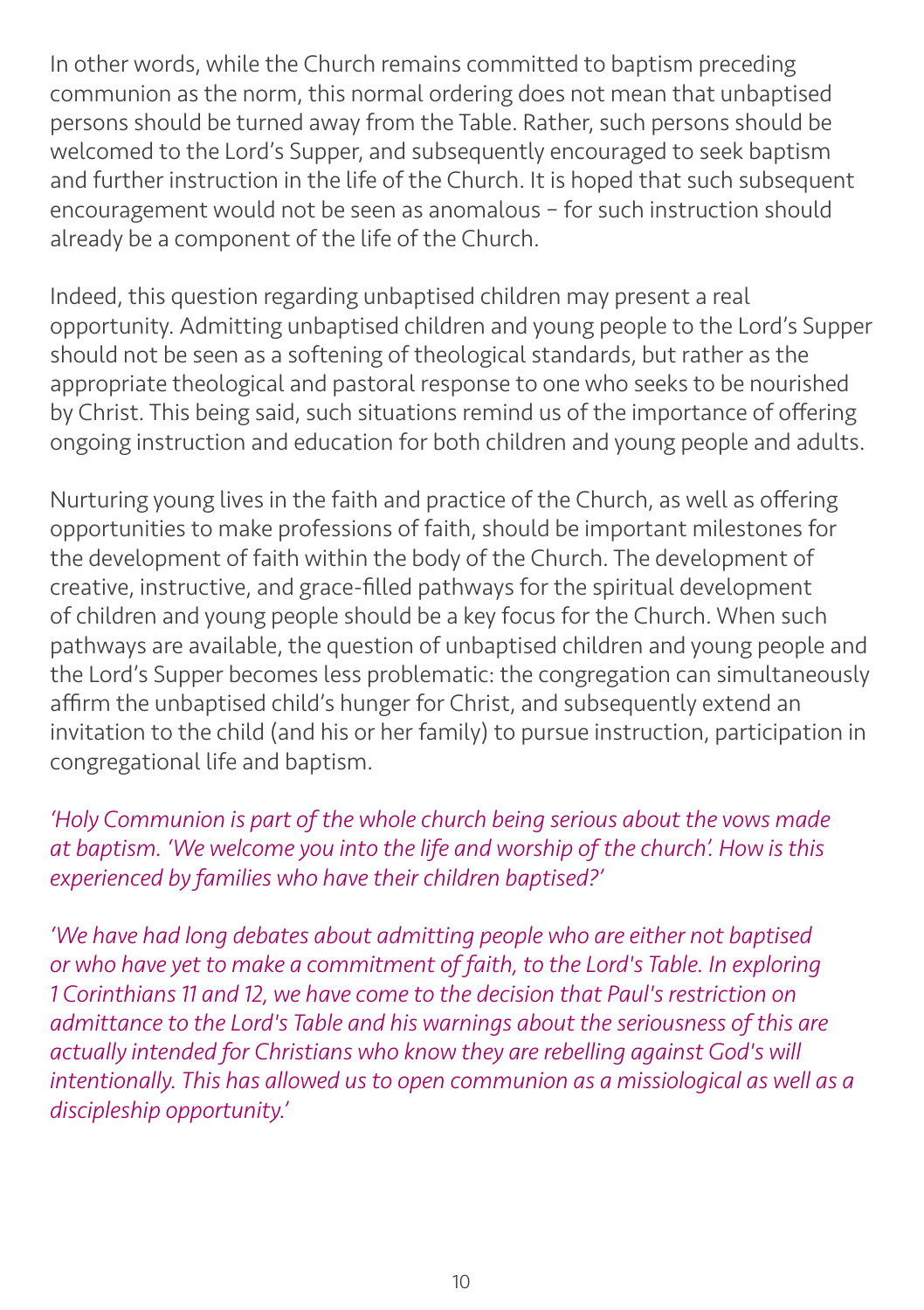# Church of Scotland legislation

In 1992, The General Assembly of the Church of Scotland passed legislation recognising the right of Kirk Sessions to permit (baptised) children and young people to share in the sacrament of the Lord's Supper.

The key points in the Act (Consolidating Act V, anent the Sacraments 2000), that relate to the admission of children and young people to the Lord's Table are:

- 1. The Lord's Table is open to any baptised person who loves the Lord and responds in faith to the invitation "Take, eat"
- 2. A Kirk Session is obliged to test the response in faith of a baptised person before authorising admission to the Lord's Table. The Kirk Session should be satisfied that the baptised person has received instruction in the faith and order of the Church, is of Christian character and is ready to make public profession of faith, they can then be admitted to the Lord's Table and their name is added to the Communion Roll of the congregation
- 3. Where a Kirk Session is satisfied that baptised children and young people are being nurtured within the life and worship of the Church and love the Lord and respond in faith to the invitation "take, eat", it may admit such children and young people to the Lord's Table, after pastorally overseeing the response of faith of such children and young people to see when it is right for them to come to the Lord's Table. The names of such children and young people shall be admitted to the Communion Roll of the congregation, when they have made public profession of their faith

Twenty-five years on from this original Act, a number of congregations have still not formally agreed to welcome children and young people to communion and others are seeking clarity on the relationship between communion and baptism. The General Assembly of 2018 reaffirmed the Church's understanding that those who receive communion be baptised, while recognising that church law allows the offering of communion to an unbaptised person as part of the mission of the Church. Kirk Sessions were encouraged to review their practice in welcoming children and young people to communion.

*'The clarification by the Theological Forum of the General Assembly, regarding communion and baptism, was helpful, especially in our current missional context. It gives an opportunity to learn about sacraments and commitment to the whole people of God.'*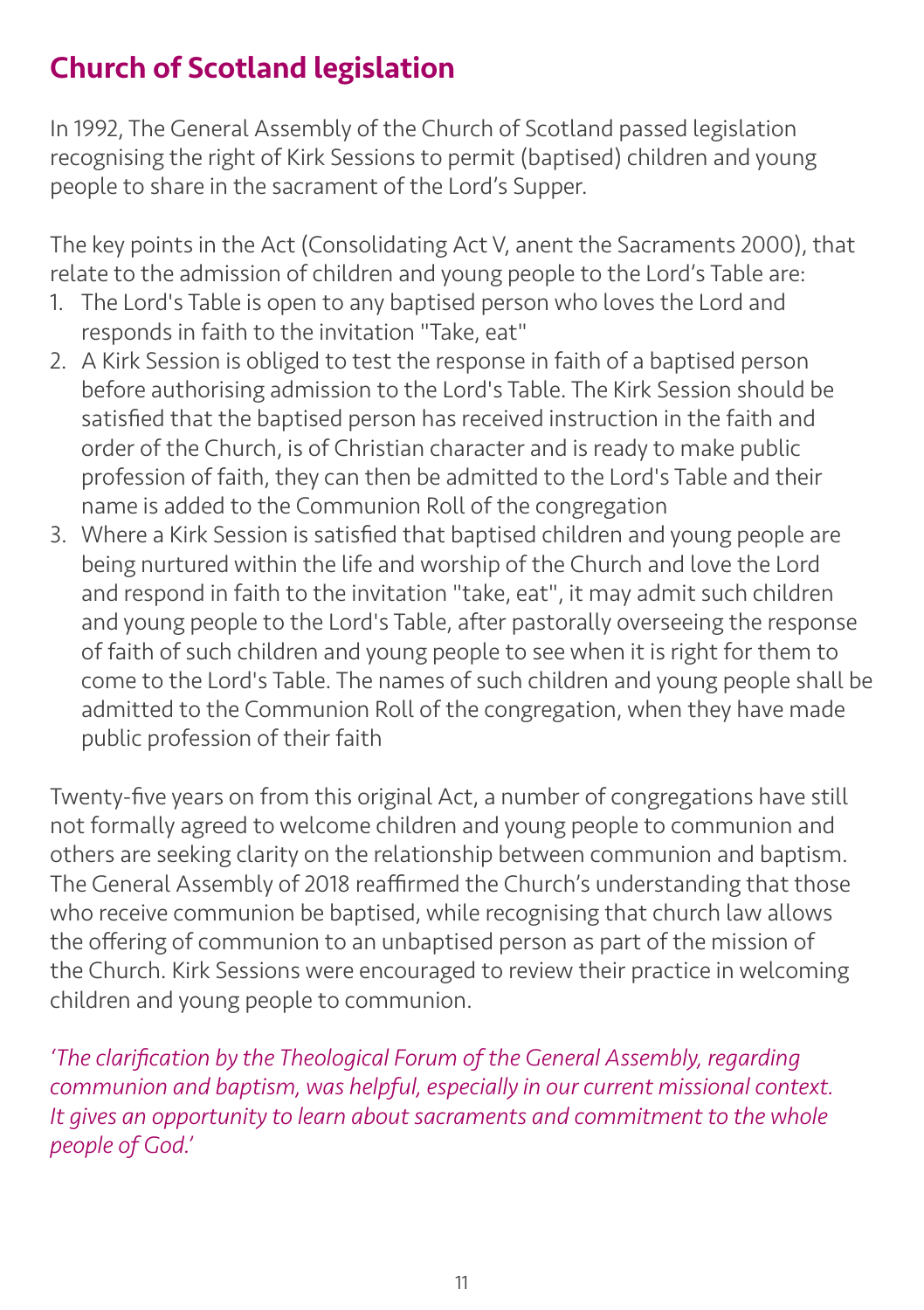*'I inherited a system which allowed the children of only those members who had asked, to be served. I refused to tolerate such a divisive and unjust approach, and Session were happy to move to full inclusion of the Sunday School. I wrote to all parents outlining the intention to serve the children and inviting questions and discussion. The only responses were enthusiastic welcoming of this development. The first time we had all the children in for communion I served them first and did so on the steps of the chancel – it was profoundly moving and some adult were in tears. Any debate about the appropriateness of including them ended that day.'*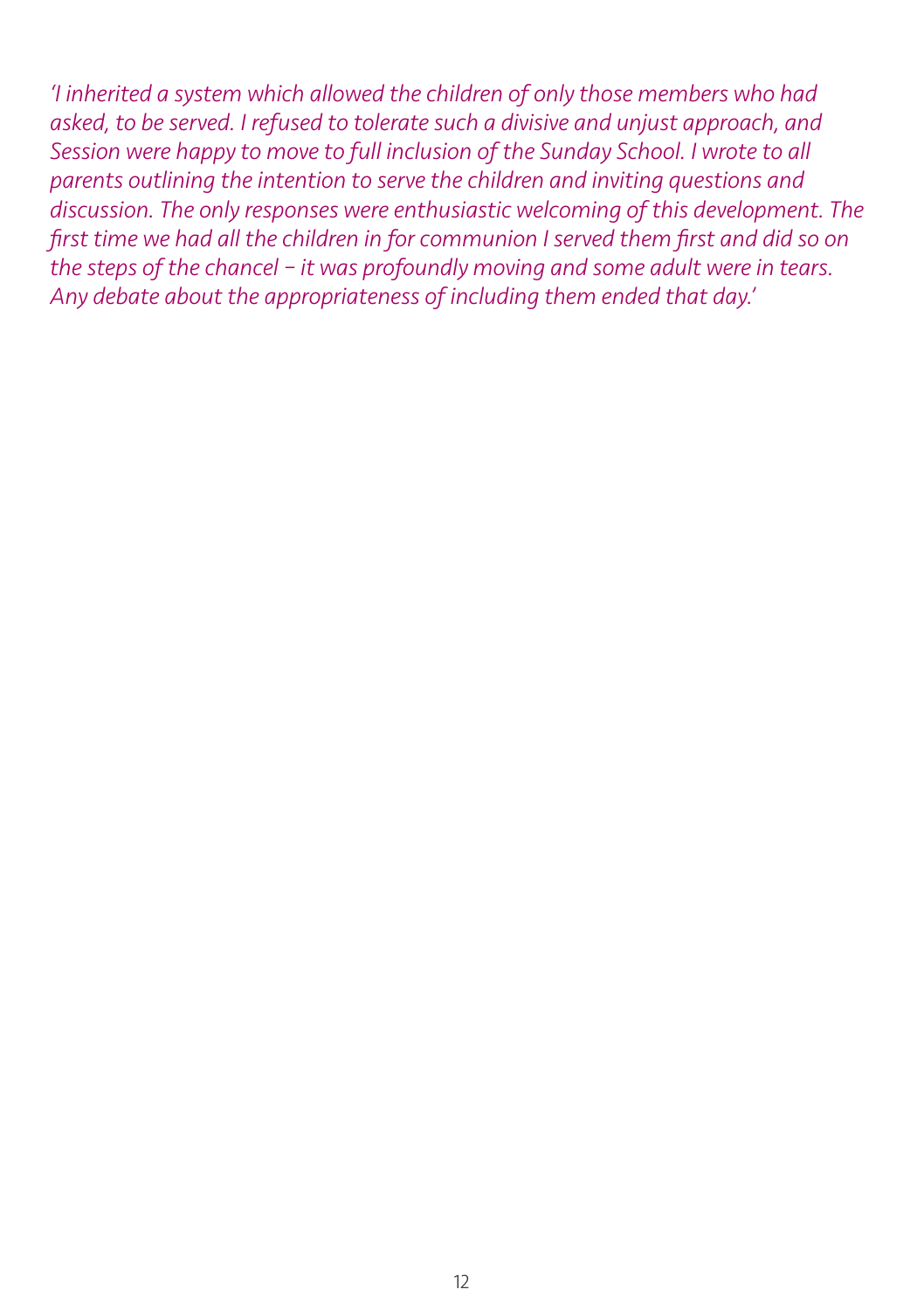# Guidance on how to respond to the legislation

The guidelines below can help a congregation think through how they can respond in the light of these theological and legal principles.

## With regard to children and young people

- The normal order is baptism followed by admission to the Lord's Supper
- If they are not baptised, they can still be welcomed to receive Holy Communion and invited to be baptised at a later stage
- Be a regular church attendee at church or Sunday groups or Youth Fellowship etc. that helps them to grow in faith and discipleship
- Desire to receive communion
- Receive appropriate preparation and ongoing nurture by the church and in the home
- Be supported by their family and church members

## With regard to the minister and the Kirk Session

- The minister can make a formal representation to the Kirk Session for anyone to be admitted to the Communion Roll
- The Kirk Session takes decisions concerning the admission of anyone to the Lord's Supper. The district elder and or children and young people's leaders should be actively involved
- Record on the Communion Roll the names and ages of children and young people receiving communion. These are also counted in the annual parish return
- Provide specific explanation and exploration on the nature and significance of the Lord's Supper
- Offer continuing nurture and opportunities to grow in faith and participate in worship
- Encourage profession of faith and membership of the Church of Scotland

# The congregation should

- Commit to fulfill the baptism promises to welcome and nurture faith as 'members together of the Body of Christ'
- Welcome and include children and young people in all areas of worship and church life, including the sacrament of Holy Communion

*'Reasons for admitting children and young people must not be merely pragmatic or sentimental, but flow from a positive understanding of the nature of the Gospel of grace and the Church as the Body of Christ.' (Children at the Table, J. B. Torrance, 1982 p5)*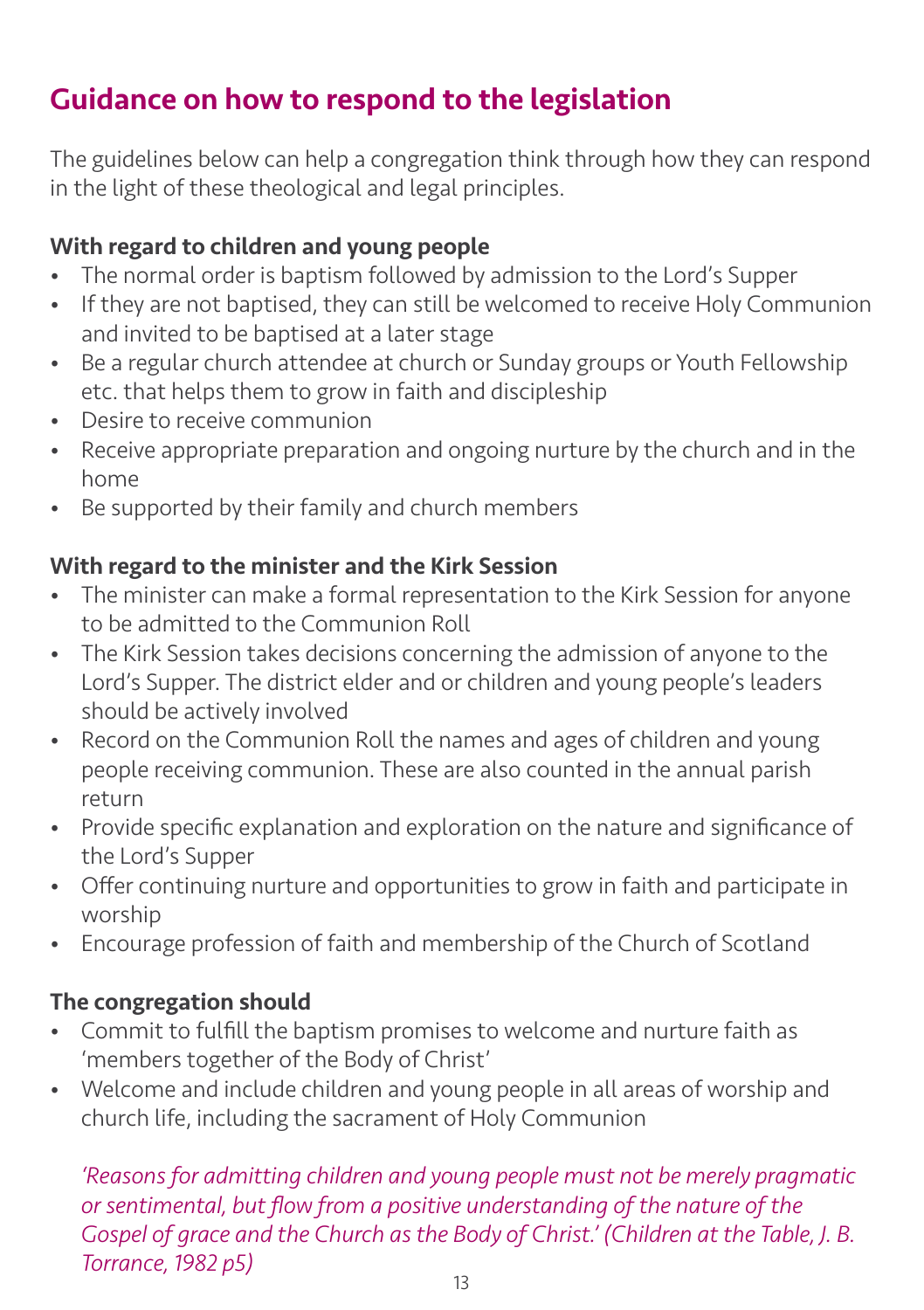# Communion in our reformed and reforming tradition Rev Roddy Hamilton - New Kilpatrick Church

There is one thing that you can be sure of in the reformed tradition of communion: it has constantly been reformed. From sharing bread and wine round the minister's kitchen table, cleaned and scrubbed the day before, to the more beautiful pieces of furniture we use today; from people simply sharing oatcakes together, to the perfectly cubed pieces of white bread brought to you by elders; from tokens handed out only if you were suitably knowledgeable about the scriptures, to the greater emphasis on emotional intelligence now. Our communion service has continually been reshaped as our culture and traditions change.

Welcoming children and young people is part of this constant reforming principle of our faith. We have moved from a tradition of 'fencing the table' for those who are members, to a more inclusive approach. In communion we are not rewarding belief with belonging but being a place to belong, in order to come to belief. The relationship to the table is an emotional one rather than one of intelligence or understanding. Perhaps we should not be asking those who welcome children to communion to explain why they do so, but ask those who don't, why they do not.

Some might argue that the institutional church can become protectionist and resistant to change, rather than creating a space where meaningful change can happen. Yet the communion we offer, that is shaped by the Last Supper, is not a protected zone. Those gathered at that first table with Jesus were perhaps the least likely community the Church today would welcome round the table. Yet because of those folk, rather than despite them, the institution of communion is recognised as a grace-filled relationship, rather than one based on understanding and knowledge.

While there is always an argument for pattern and order in the sacrament, we often forget that pattern is there as a guide. Books of liturgy offer a pattern into which the community's own culture and traditions and events can be shaped into a unique form for that service. Being a free church we believe the whole liturgy can be reshaped and rewritten for the people; the liturgy is simply 'the work of the people'.

New material can be developed for every communion service, encouraging creativity, imagination and awareness of the context in which the service takes place. This allows the communion of earth and heaven to become a touching place, a sacramental connection, between the church and our contemporary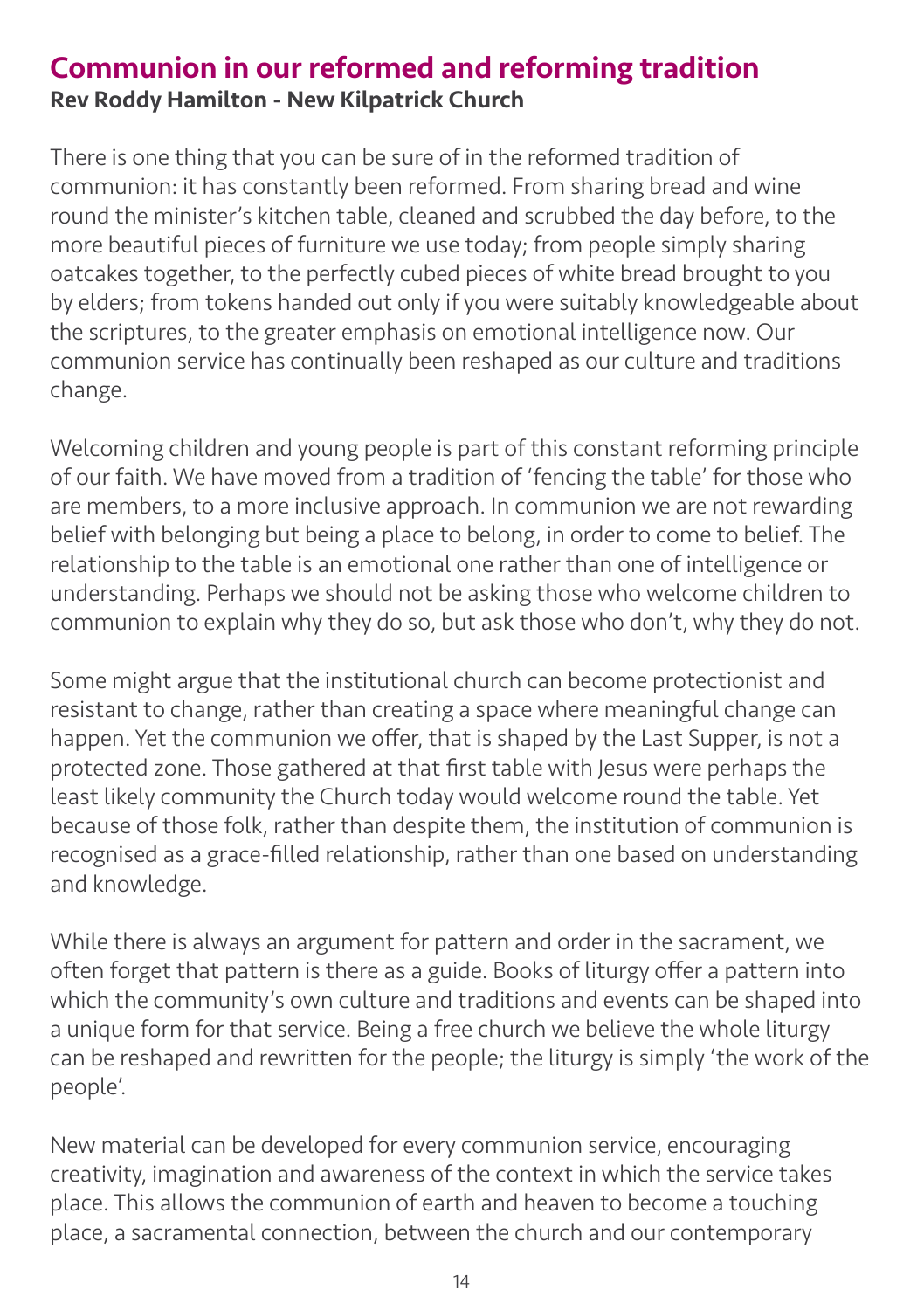life. Inviting children to sit with us, invites us to rethink how we shape words and create liturgies that engage people of all ages and the whole community of faith, and perhaps even the community beyond the church in this gift for the world. As we creatively reimagine and re-enact this story, we find meaning in bread and wine and community each time we share.

One of the most interesting things found in congregations who offer communion to all ages, is that by explaining the traditions to children and young people as they sit round the table, adults are as much enlightened, having either forgotten or never known where those traditions have come from. A whole community learns and re-learns together. We can all be enabled to question and develop traditions, in order to reform them for the next generation. Many, if not most of our traditions, are human made and not divine.

As we are challenged in our beliefs and practice and allowed to question and rethink our traditions, we can deepen the meaning and bring new life into the place where God's people gather and share in the very place Jesus offers himself for each one of us. What makes the service sacred are the people who are there rather than the meal itself. The story we invest in simple bread and wine, reinterprets and offers new meaning for us.

## Some particular changes in our tradition

The Altar: After the Reformation the altar was banned from churches. There was no communion table but the minister's kitchen table was often used. There was a riot in Govan when the first communion table was introduced to the Church of Scotland 100 years later.

**Elders:** Ruling or teaching elders approved who would attend and when communion would be served. When the eldership role changed from ruling to a more pastoral role, elders were given the job of moving the bread and wine from the communion table to the congregation, who then serve each other. You do not need to be ordained as an elder to do this.

Epiclesis: Epiclesis is the calling down of the Holy Spirit to set apart the bread and wine. John Knox deemed the epiclesis unnecessary. However, this was later changed and this is now the one thing that an ordained minister needs to perform. In reality, it is the whole setting of the service that sets the elements apart or makes them holy.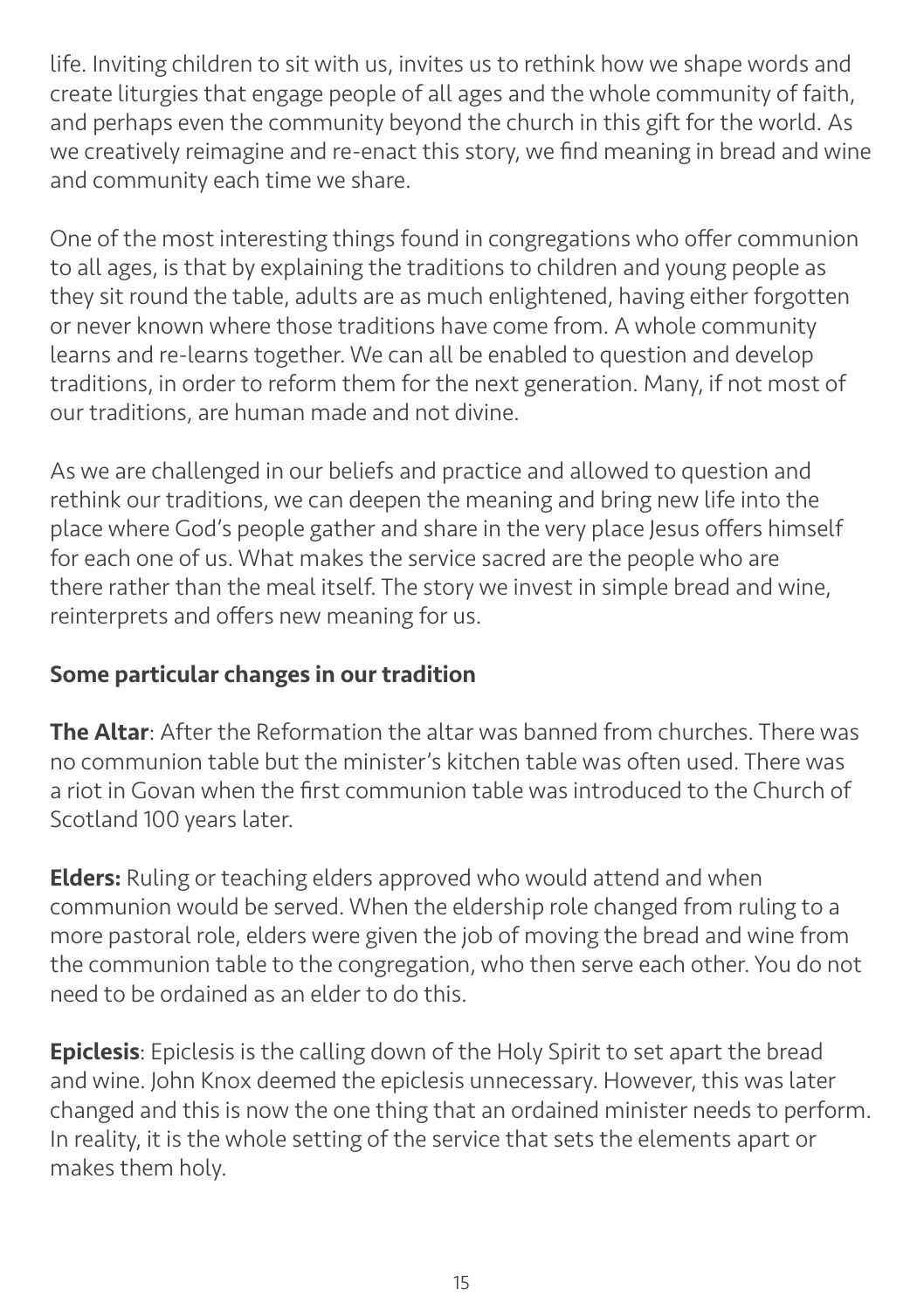# Kirk Session responsibilities

The Kirk Session is responsible for deciding how often and when Holy Communion is held and some of the practicalities around it. This includes consideration of how the sacrament is made available to members of the church, including the sick and housebound and also children and young people. Decisions relating to the control and style of worship lie with the minister.

*'The Kirk Session's spiritual responsibility involves leadership, nurturing the spirituality of the congregation and its members, caring for the spiritual welfare of the parish and parishioners, encouraging members to participate in the worship and life of the congregation, and promoting mission and evangelism in the parish.' (Guidelines for Operating the Deed of Constitution, J. L. Weatherhead)*

Since 1992, when legislation was passed encouraging churches to welcome children and young people to communion, church practice on children and communion has varied. Some churches have been regularly welcoming children to the Lord's Table, others have never discussed it or changed their practice. Changes are made in this area when churches get a new minister or when the children and young people themselves have expressed interest. With the recognition of ageing congregations and the rapid decline in attendance of families and young people, there is an increased urgency to look at the kind of church we are and how we nurture faith and discipleship.

Below are some questions for a Kirk Session to consider. These considerations are important for all congregations, whether or not they have children present in Sunday services.

- Does your church have a vision and direction for ministry with children and young people?
- Do you consider how everyone, of any age, is welcomed and included in the life and worship of the church?
- How are all members of the church nurtured and growing in their faith and discipleship?

*'The Kirk Session's stating a positive policy regarding children and communion reinforces the high value placed upon children and young people by the congregation.'*

*'Having children included in communion has sparked some good conversations, especially with some folk who have more traditional standpoints and are not too enthusiastic about younger participants.'*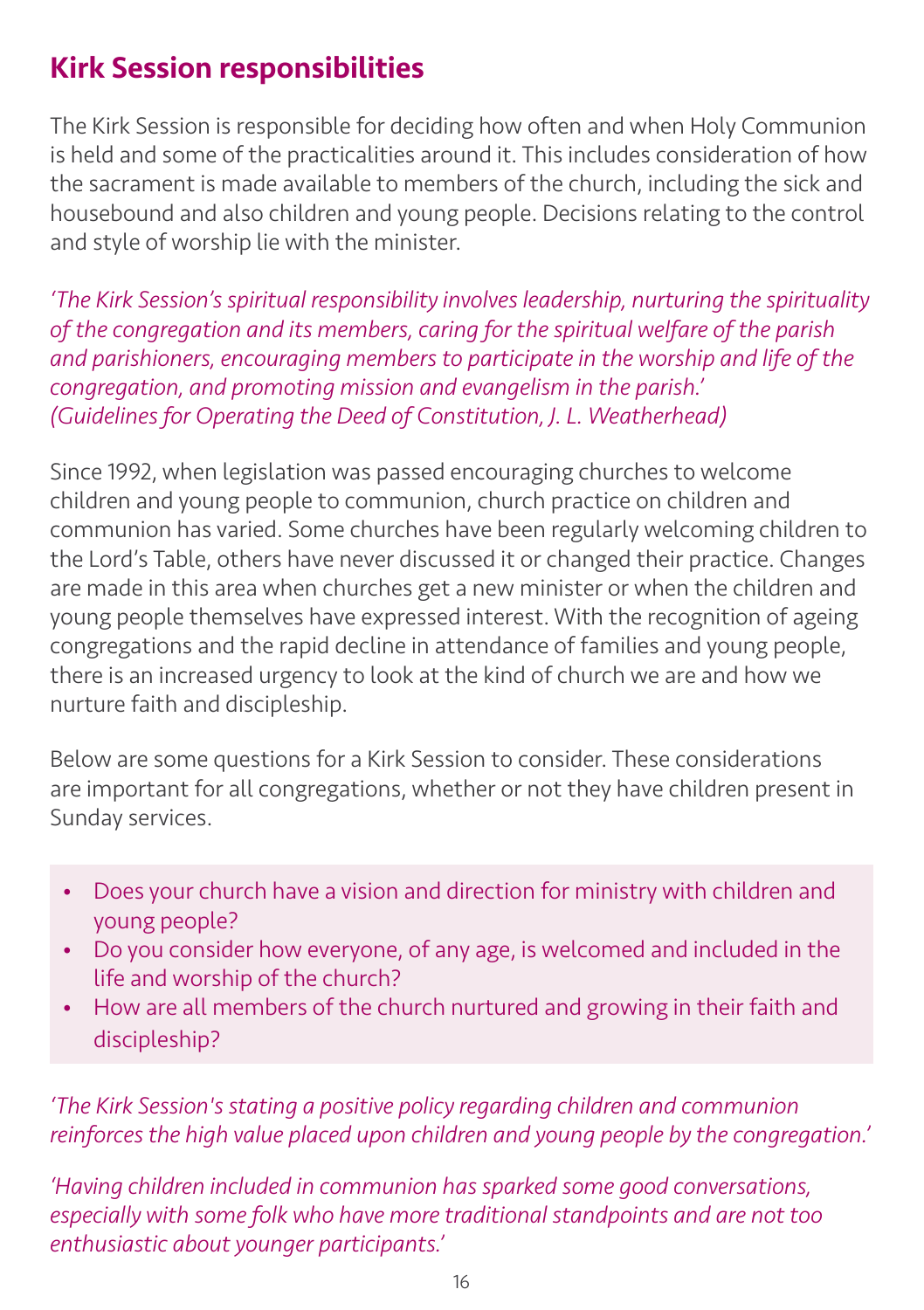

#### What is the current practice in your church?

Below are ways that a congregation might respond to children and young people participating in communion.

- Anyone who wishes to may receive communion
- Only members can receive communion
- Only those who understand can receive communion
- Only those who are baptised and prepared can receive communion
- Under-18s are ignored or 'passed over'
- Not aware that children and young people are allowed to receive communion
- Children do not come in for the communion service
- No children attend worship
- We are unwilling to change
	- Which of these practices relate to your church?
	- Why is this your current practice?
	- What might you want to change and why?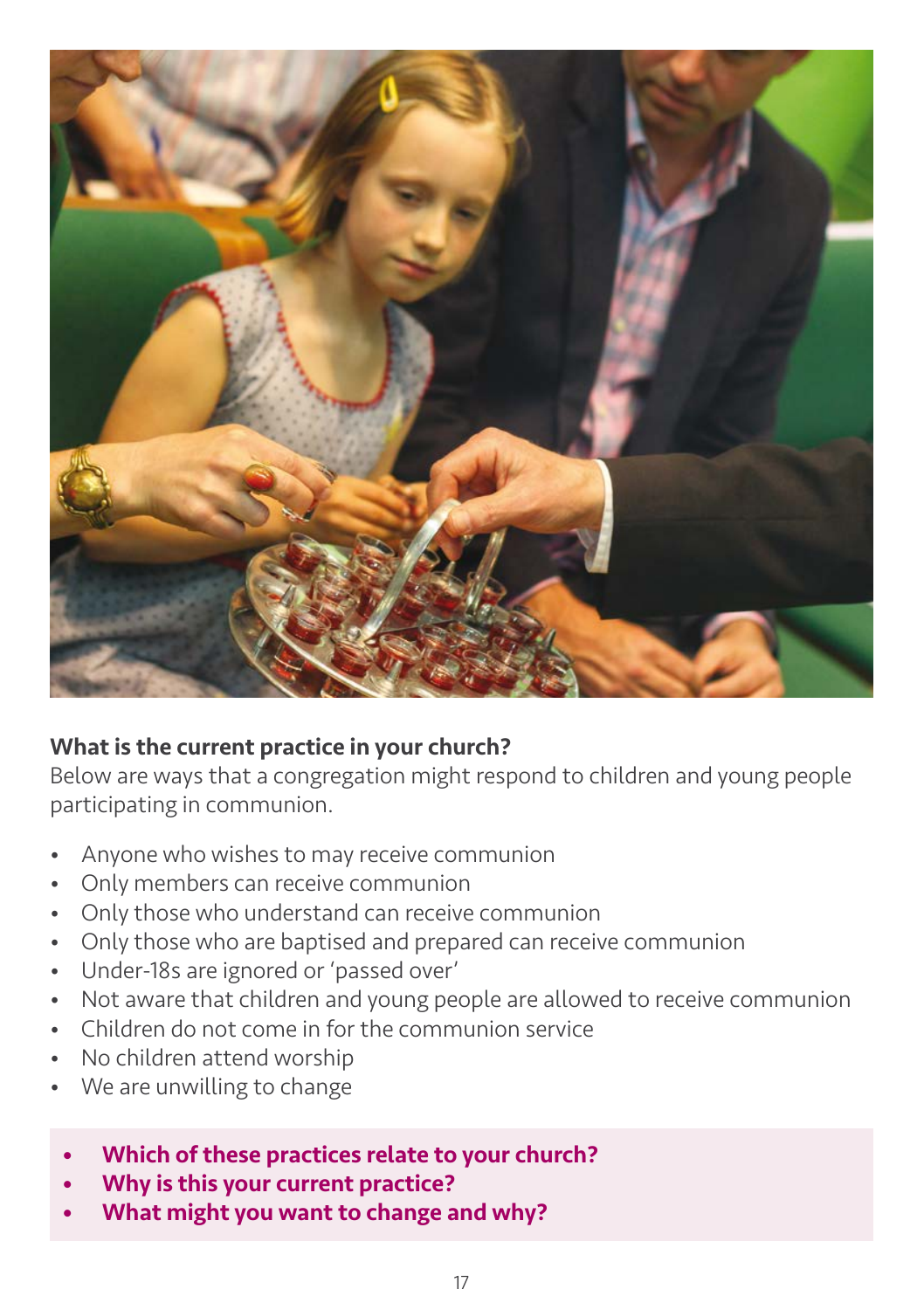## Questions for the Kirk Session to consider

Whether or not the Church has children and young people associated with it, or already welcomes children and young people to communion, it is important for the Kirk Session to be aware of the legislation on children and young people and communion and review their policy and practice.

The following template can be used to guide a review and decision-making process:

# Kirk Session children, young people and communion policy template

# Consultation:

- 1. Has the Kirk Session discussed the admission of children and young people to communion in the light of the 1992 Act? Yes / No (date)
- 2. What was the outcome?
- 3. What is the reasoning behind this decision?
- 4. What advice and input was given for this discussion?
- 5. How has the wider congregation been included in the discussion and decision?
- 6. What strategy do you have for affirming children and young people as part of the Christian community?
- 7. How do you encourage and nurture children and young people on their journey of faith?

# Preparation

- 8. How will preparation of children, young people and adults for Holy Communion be done?
- 9. Who will do this preparation and what support will they have?
- 10.What materials will be used?
- 11. How will the nurture of children and young people continue after they have been admitted to Holy Communion?
- 12. How will those receiving communion before baptism be encouraged towards baptism? How do you follow up from baptism?
- 13. How and when do you invite people to profession of faith?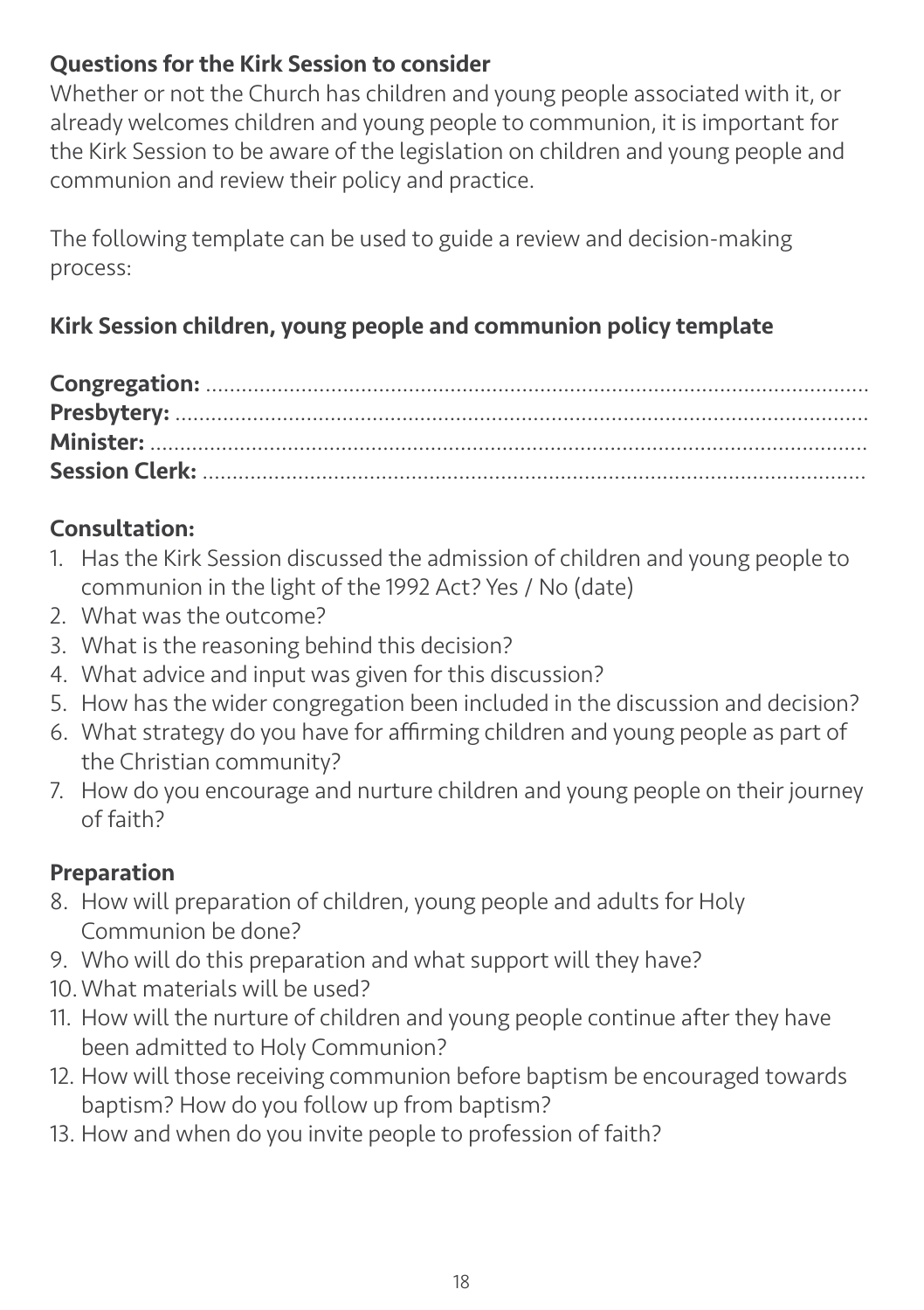# Pastoral

- 14. How are parents involved and supported in the nurturing of faith and involvement of younger children in the church?
- 15. How will parents be involved in the process of deciding whether and when individual children are ready to take communion?
- 16. How will parents be involved in the preparation of children and young people?
- 17. What pastoral strategy will you have for children and young people who do not have parental support?

# Practical

- 18. How much of the liturgy will communicant children and young people attend? How will they be involved?
- 19. How often will children and young people have the opportunity to receive communion?
- 20. What consideration has been given to the liturgy and service, when children and young people are present?
- 21. How will you make clear to parents, young people, or visitors that children and young people are welcome to receive communion?
- 22. Who will record the numbers of under-18s receiving communion on the Communion Roll (as required for the annual returns)?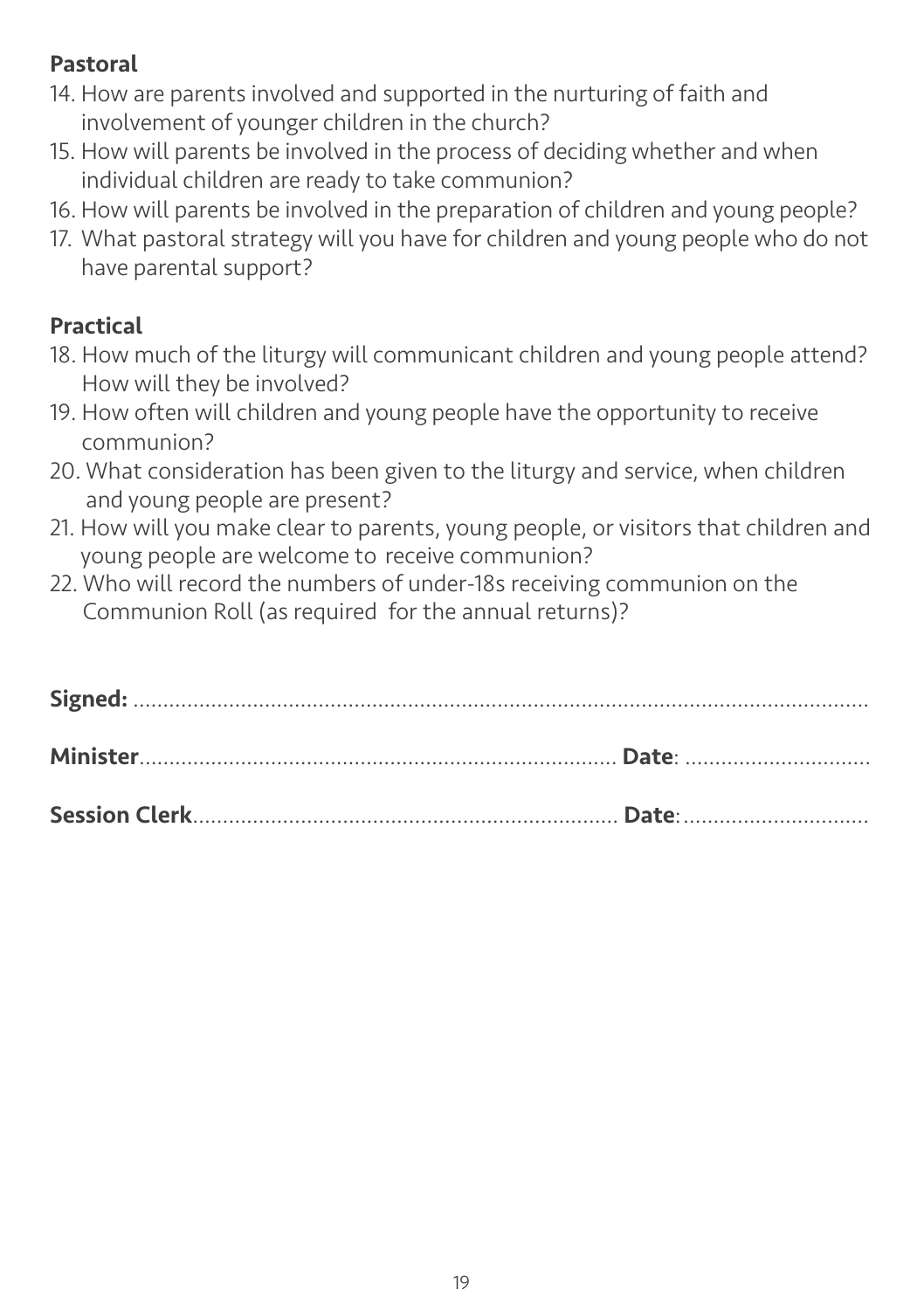#### Lenzie Union Parish Church

At our church, we were prompted by two elders to look at welcoming children to communion. A Boys Brigade officer had heard of a BB company helping in the serving of communion and a children's leader was keen that we should include our children. With recent General Assemblies discussing children, young people and communion, we were encouraged to discuss this in our Kirk Session. I had previously assumed that the Session was not interested in this. However, it transpired that the Session had considered it carefully and enthusiastically 15 years ago, but nothing had happened. So we have restarted discussions about this and are exploring the issues within the Kirk Session. The Session is wholeheartedly enthusiastic about wanting to welcome children within the church, and reasonably enthusiastic about welcoming children within communion. We have done some deep thinking and discussion about faith, and about what we do at communion. We've also had questions about whether age matters in receiving communion, the role of parents and needing to be sure we are actually remembering Jesus as we take bread and wine. We have discussed this with our children and parents and been encouraged by positive stories from other churches. This has been a very positive journey so far.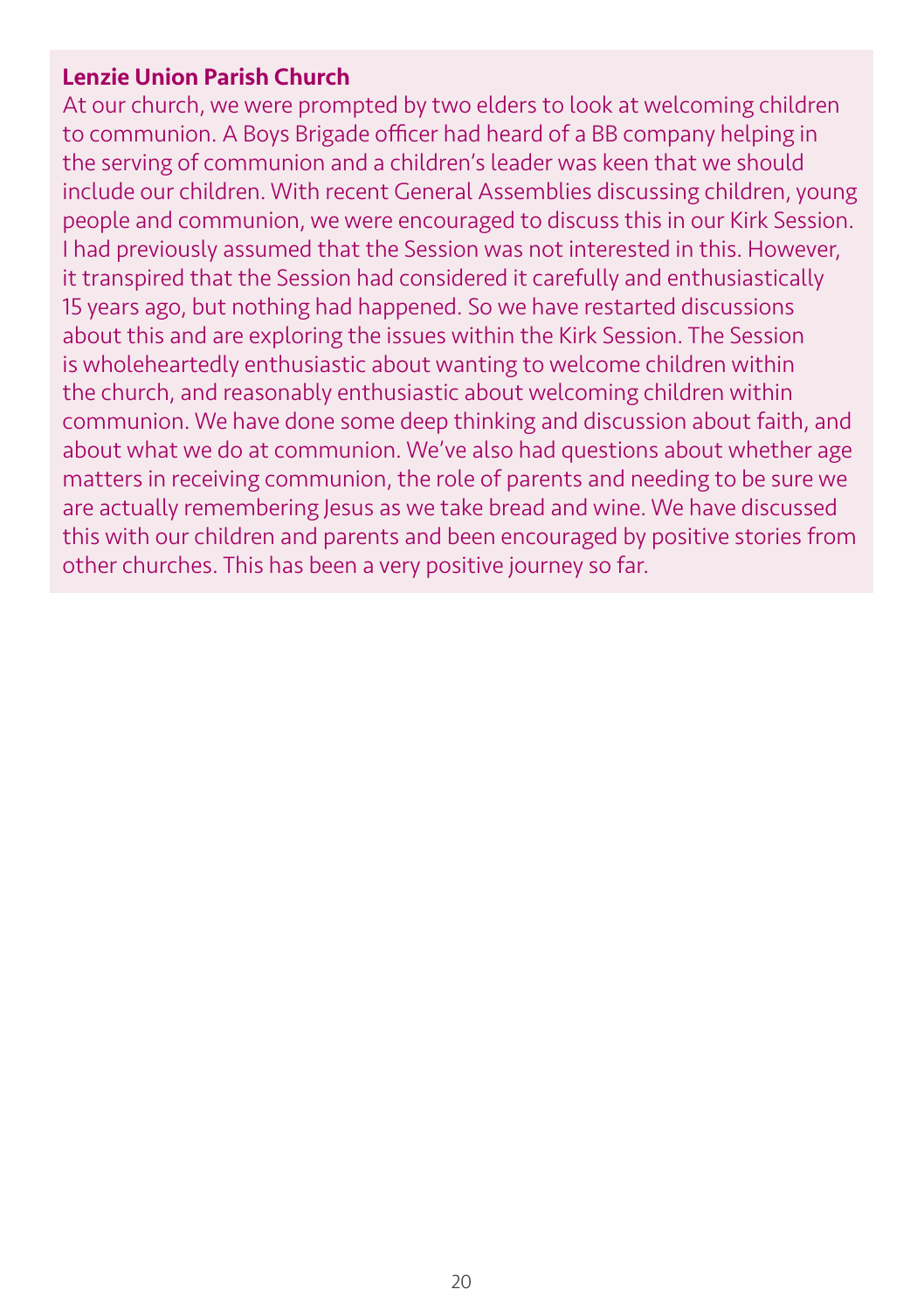# Practical and pastoral considerations

In welcoming children and young people to communion, there may be a number of practical and pastoral considerations for a Kirk Session to consider.

## Practical

## • Should there be a minimum age to receive communion?

 There are no theological grounds for a minimum age for admitting a child to Holy Communion. Communion is offered by grace and is not related to human achievement or understanding or knowledge. This is a practical and pastoral issue and can be agreed by the Kirk Session and the parents.

*'I am regularly asked, 'When are we doing communion again?' Communion is something that our children treasure and look forward to. It's something significant and more than words.'*

## • Can we offer communion to those who are not baptised?

 Those who are not baptised can receive communion and can be encouraged to be baptised.

*'Our Kirk Session believes that Holy Communion is an educative and evangelistic ordinance. Withholding it from the non-baptised children who are drawing close to Christ, as far as we can tell, hinders their journey of faith.'*

• When should the children and young people join the communion service? Some churches plan the whole service to welcome and include everyone. Others have the children and young people joining the congregation, from their groups, for the Communion Prayer. Some join their families for communion and others sit and receive with their group.

*'My own children have found the transition to this church difficult because they were admitted to a table in a previous charge and are not welcome here. The current practice is that all children go directly to Sunday School on Communion Sunday. We are working towards a changed pattern.'*

- Should we have non-alcoholic wine? It is good to have a non-alcoholic option and gluten free option available for any communicants.
- Can under-18s be involved in serving the elements?

 This does not need to be the sole responsibility of elders. Younger people may need to be prepared and practice what they are being asked to do.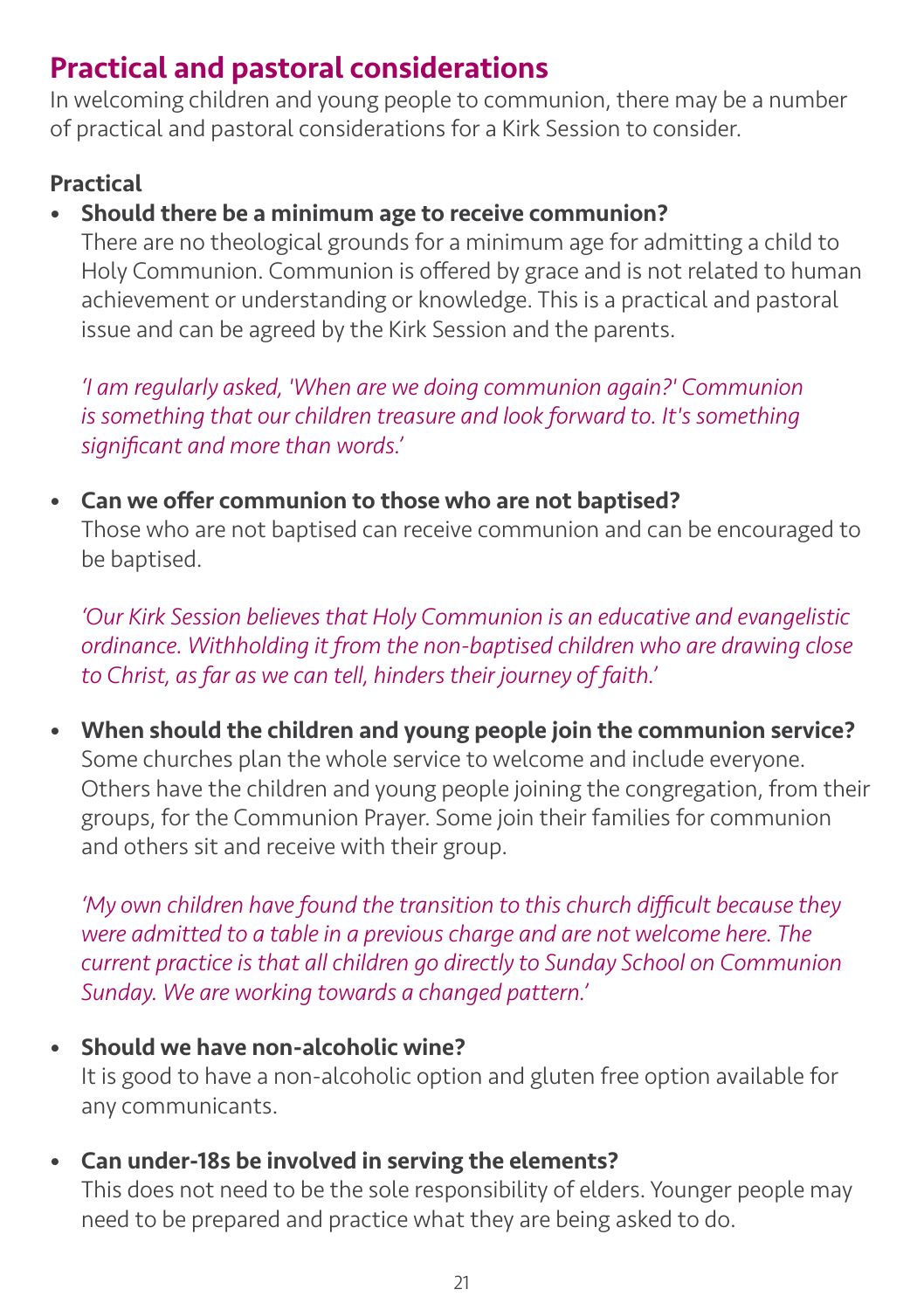*'The capacity of children to lead particular sections in an act of worship, if they are properly prepared, supported and rehearsed, is much greater than many adults imagine.' (Guidance notes for the planning of a Eucharist at which children are present, The Liturgical Commission, Church of England)*

## • How do we ensure due reverence in the service?

 Where children and young people have been prepared and know what to expect, they can appreciate the significance and know how to behave in different parts of the service. Children and young people can also bring joy and enthusiasm.

*'Our children and young people are invited to the Table along with everyone else in the church family. They have learned a bit about communion, and approach the Lord's Table with a great deal of reverence, which is noted by the whole congregation.'*

## • What if we have different types of communion services?

 It is important for all under-18s to be included and feel part of the whole Body of Christ in sharing the sacrament at the main service. Communion can also be offered at different times and in different styles or for specific groups, e.g. formal communion services, Messy Church or at a youth retreat.

*'In our church we have a traditional communion, family communion and also an informal communion. Each kind of service has its own feel and all are appreciated. For our family communion we start with the words in the Book of Common Order and we weave in prayers and hymns suitable for all ages. There is all the joy and participation of a family service, but also a wonder when we come to share bread and wine. I personally appreciate all three types of communion services that we offer and feel each adds something to our worship and our being together.'*

#### Pastoral

## • How is communion part of the ongoing nurture and discipleship for all ages in the congregation?

 Receiving the Lord's Supper, with fellow members of the Body of Christ, encourages deeper discipleship and commitment, with baptism, profession of faith, and membership, as further markers on their journey. It is important for people of all ages to continue to deepen and grow in their understanding and experience of communion and in their faith and relationship with God. Children learn by doing and Jesus asked us to 'do this and remember me.'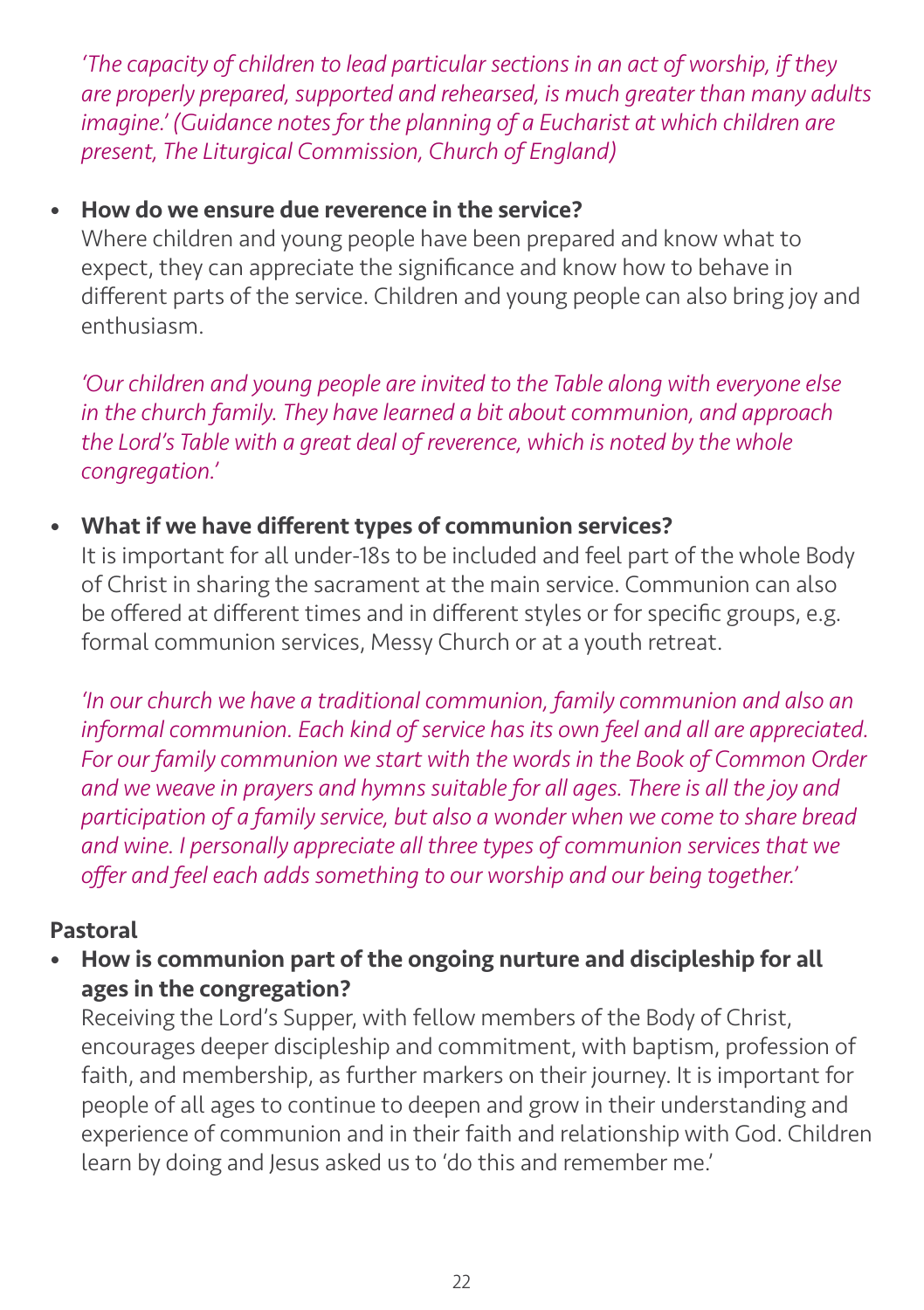*'The participation of our young people has been in the doing and letting that active experience make its own impact and speak for itself. The looks on their faces, the careful concentration of laying cloths and carrying plates and goblets, the eager watching and waiting their turn for the bread and juice, says it all.' 'For some, communion has been the catalyst for beginning a deeper faith journey. It gives a tangible and experiential way for both children and adults to express their faith.'*

• Children and young people cannot understand what communion is. None of us receive the sacrament because we are good or clever, nor because we fully understand. Even the very youngest can be included in the meal that unites us as a Christian family and tells the story of who we are as a community.

*'This is not a believers table or a members table but a kingdom table - there is room for everyone. This bread and wine is not a reward for believing in a certain way or signing up to a course, but an invitation to live more fully in community.'*

• We don't have any children and young people, so do we need to discuss this?

 If we don't plan for and welcome children and families to be included in our services, they are unlikely to come at all. Every church needs to be ready and welcoming for families who may visit, come with grandparents, etc.

*'When we came to this church, my daughter was the only person under 18 and sang in the choir. The church did not welcome young people to communion and she felt very excluded and hurt at being the only one not able to receive.'*

• Do you need to be prepared and taught about communion before receiving communion?

 Technically no, but it is not a bad thing for both adults and children to have times when they can learn what to expect and reflect on the significance of the sacrament. Preparation can be done as part of nurture groups, in special classes or before or during a communion service.

• Should there be a formal welcome and inclusion for communion?

 The minister and elders have a role to play to make sure people know they are welcome and what to expect. Some churches have a special welcome or recognition where people may be receiving communion for the first time.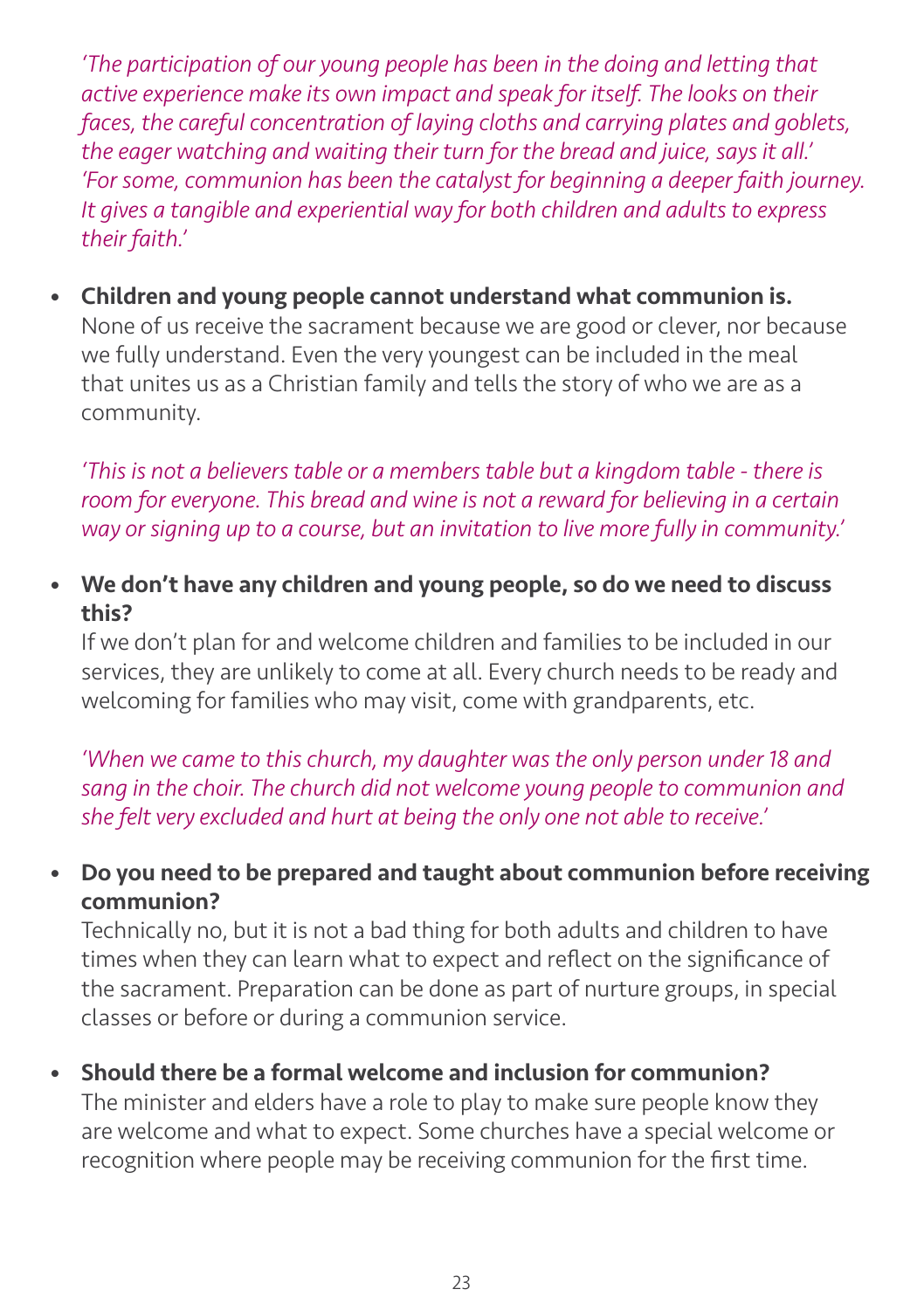• How can parents be involved in bringing children and young people to communion?

 It is important that the parents and caregivers of younger children are included in the discussions about their children receiving communion and are encouraged to talk about communion at home.

*'We have only two families, with between them, six children. The children are committed and enthusiastic members of the church family. The congregation values and includes them.'*

• What do we do about visiting children and young people and families? Elders should make a special effort to welcome visitors and explain how communion happens on a Communion Sunday. Children and young people may be a communicant in their own church or never have had the experience.

*'Our youth group visited another church which did not have any young people but we felt so welcomed and included by the elders and others. We were able to receive communion, which meant so much.'*

• Can we include people with additional needs?

We need to appropriately nurture all people, whatever their age and ability, within the life and worship of the church. Baptism and communion can be offered to all and we may need to explore practical ways for each individual.

• How do we include uniformed organisations?

 Both Girls and Boys Brigades invest in the spiritual development of young people and seek to be part of the local church. If you have a group associated with your church, do talk to them about how to involve them in the church and opportunities to receive communion.

*'Most BB companies do not often have the opportunity to be included in communion. We had a very special communion at our recent camp.'*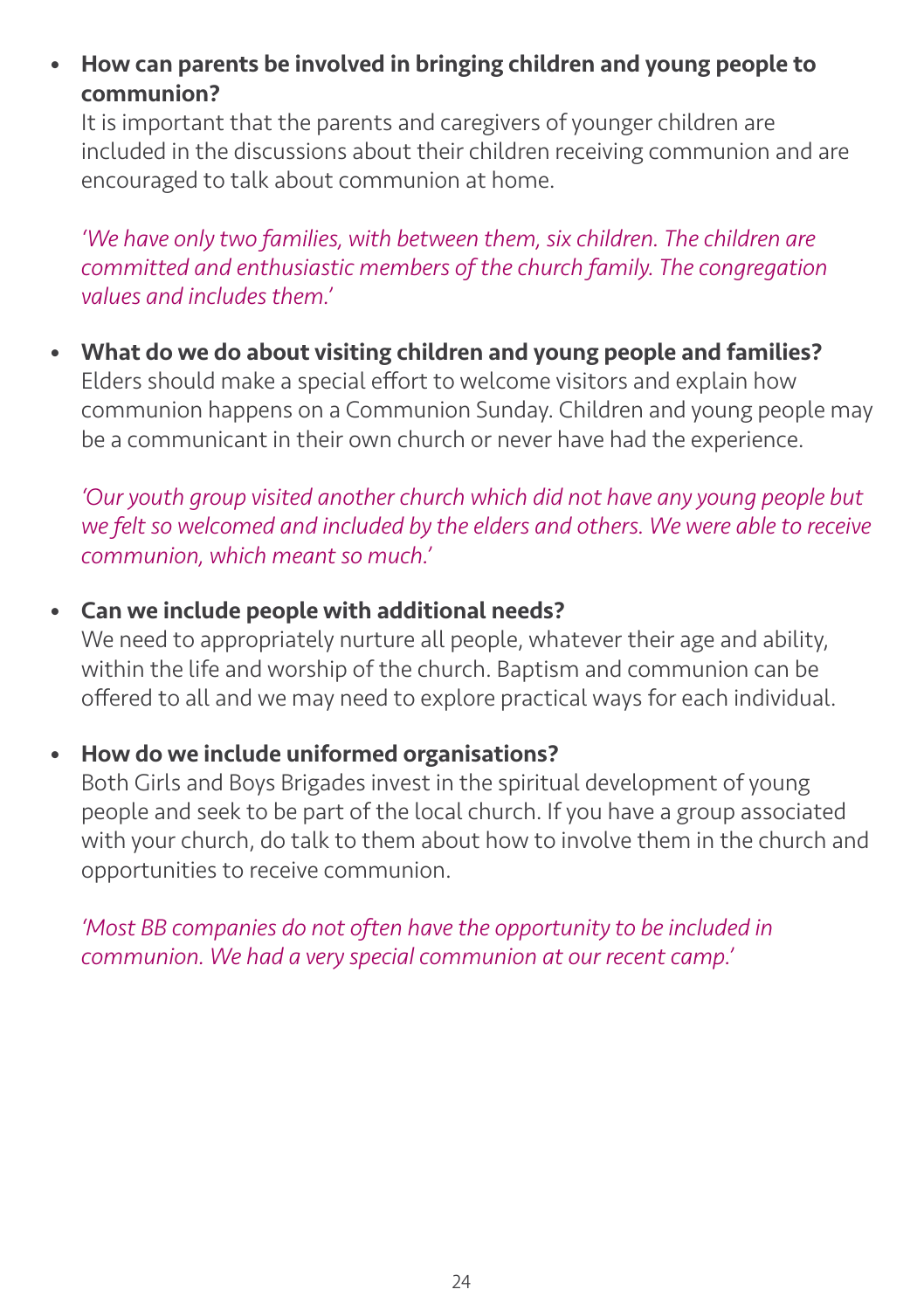The following table shows some common patterns of ways in which children and young people typically experience the Lord's Supper.

| Pre-schoolers                                                          | Experience communion as part of their worship experience,<br>mimicking their parents' faith - just as they do when they<br>fold their hands in prayer or turn the pages of a Bible<br>storybook.                                                                                                                                             |
|------------------------------------------------------------------------|----------------------------------------------------------------------------------------------------------------------------------------------------------------------------------------------------------------------------------------------------------------------------------------------------------------------------------------------|
| 5 and 6 year olds                                                      | Are able to understand that the bread and wine (or juice),<br>remind us of Jesus' body and blood. They understand that<br>the celebration of communion reminds us that Jesus died<br>on a cross and forgives our sins.                                                                                                                       |
| 7 and 8 year olds                                                      | Experience communion as a reminder of Jesus' death<br>and resurrection and are able to understand that the<br>celebration of communion is something that God's family<br>does together as a way of remembering Jesus' gift of<br>forgiveness.                                                                                                |
| 9 and 10 year olds                                                     | Continue to deepen their understanding that the bread<br>and wine (or juice) are a reminder of Jesus' body and blood<br>given through his death on the cross. They are beginning<br>to understand metaphors and symbols and can be more<br>thoughtful in their experience of the sacrament.                                                  |
| <b>Young Teenagers</b>                                                 | Are able to use metaphors and understand symbolism.<br>Cognitively, many young teens have most of the same tools<br>adults do to understand the richness of the sacrament.<br>Most do not yet have the life experiences that adults do to<br>help them put this sacrament in the context of their lives or<br>of the bigger salvation story. |
| Children and<br><b>Young People</b><br>with Additional<br><b>Needs</b> | May have varying levels of understanding of the meaning<br>of the Lord's Supper, but can appreciate that communion<br>is a special experience and they are included in the Body<br>of Christ. They should always be warmly welcomed and<br>encouraged to participate.                                                                        |

*Adapted with permission from Faith Formation Ministries, Christian Reformed Church*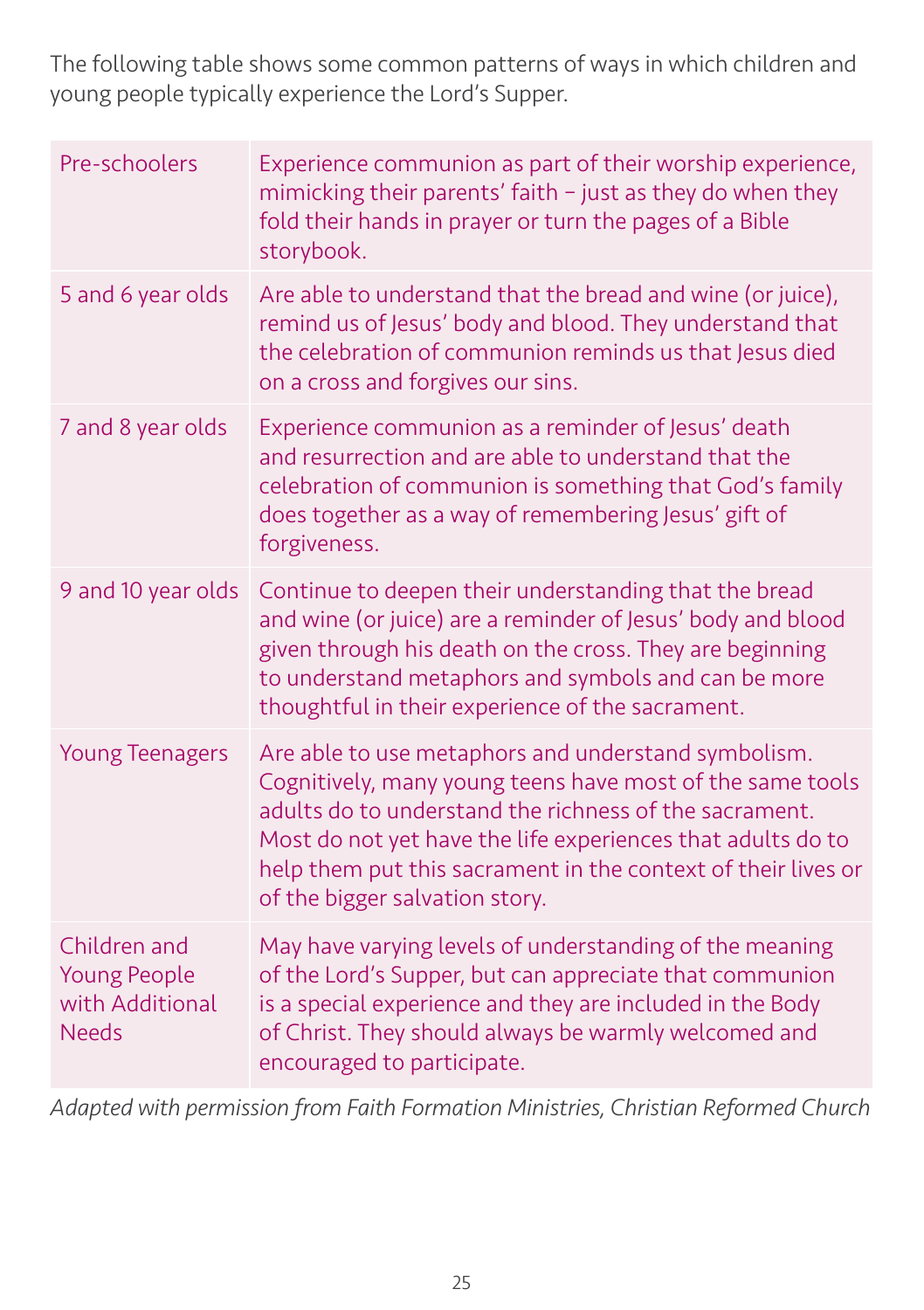As you explore these and other questions that may arise, it is important to bear in mind the worship and discipleship needs of everyone – those of different ages and abilities, those already in the church as well as new people coming to the church and faith.

#### Portobello and Joppa Parish Church, Edinburgh

We have been working to develop a culture that is supportive of family ministry, and encourage the engagement and involvement of younger generations. We gave our children a space where they felt comfortable to talk, to question and to dream. One of our seven year olds asked, 'Why can't I come in for communion, every time communion is shared at church?' This and other questions from our young people were discussed by the Kirk Session. Drawing on ideas and insights from the national church and other denominations, it was agreed that all of our primary age children should be welcomed to our quarterly communions. This offers an excellent opportunity for our children, and indeed all of us, to learn more about this sacrament. Despite some initial concerns around reverence, choice and baptism before communion, we feel we have been able to convey to our children, through the lessons on Sundays and in conversation with parents, the understanding that they are invited and can choose not to receive. These lessons encouraged the reverence with which the children now approach communion. Communion for unbaptized children has been less of a concern for members, than reverence or the sense of welcome and hospitality. We pray the children will grow in faith through sharing in communion and our whole church can grow together, as a community, by sharing the sacrament.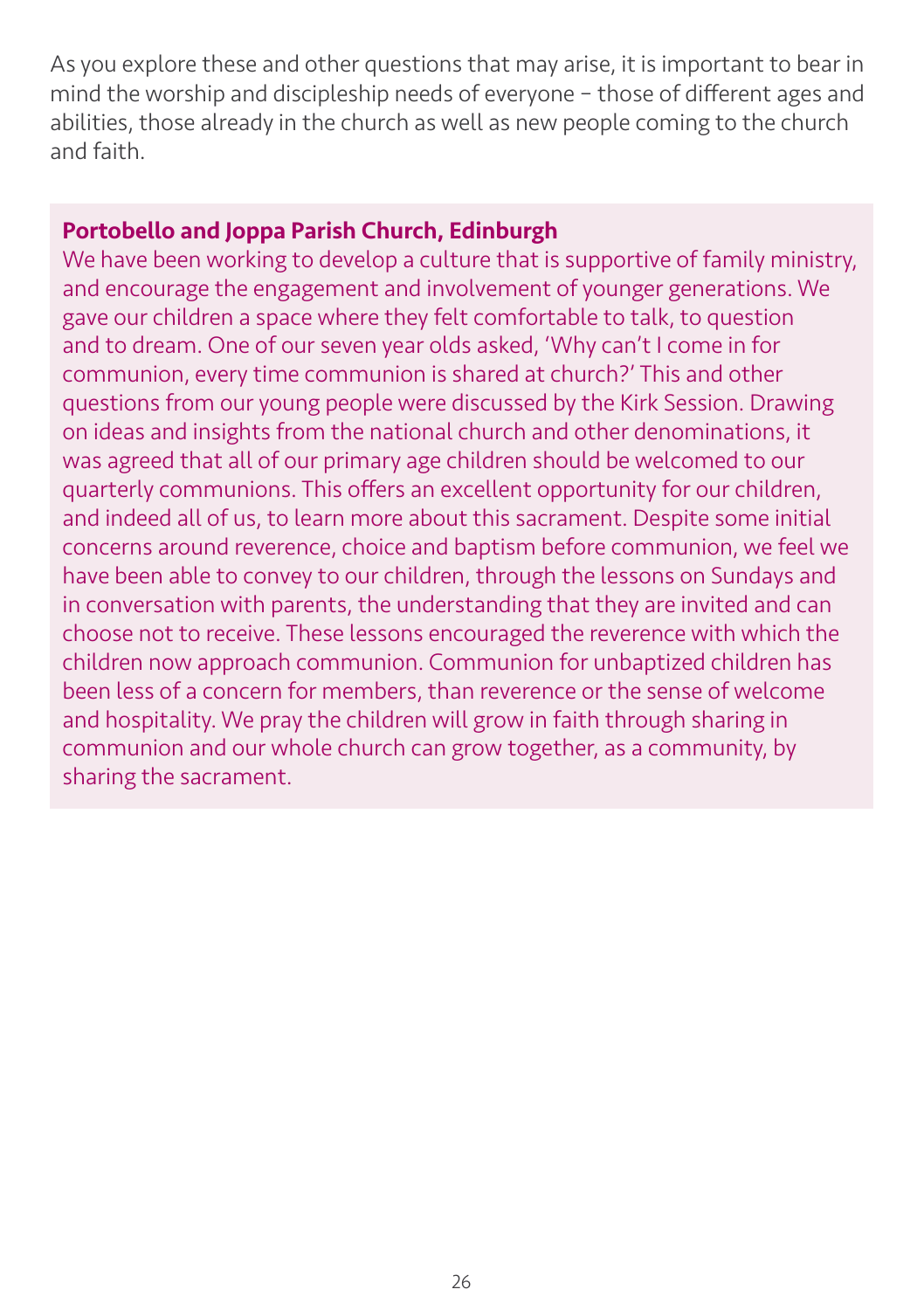# Nurture and preparation for communion

Every church needs to consider how opportunities to grow in faith, discipleship and worship are deepened, for adults, children and young people. Each congregation can develop their own approach for preparation and explanation on communion. Preparation can be done within services, at home and in small groups. There are published materials available or locally written materials can be developed.

## With groups

- Sessions on communion can be run for children and their parents together, in age groups or mixed ages
- Explore the Bible together and explain the different parts and elements of the service creatively
- Explore communion using videos and digital resources (these could also be used at home)
- Create and encourage special opportunities for young people to share and experience communion in a more relaxed setting, e.g. during a weekend away
- Consider the sacrament of Holy Communion in any discipleship courses or preparation for membership

*'We hold a series of six classes, developed by the minister, to prepare people to join the congregation by profession of faith. One of these focuses exclusively on the sacraments.'*

*'We have very valuable discussions with our Sunday School before or after a communion service. Our youth group shares communion at the Easter Vigil. For some this is their first experience of communion and is very significant. We also have special communion services at our youth weekends away, which are particularly powerful because of the setting and reflective ambiance.'*

## At home

- Parents or carers can be involved in helping their children to know what to expect and to understand the significance of communion before, during, and after a communion service
- Encourage and resource parents to discuss communion at home, before the communion service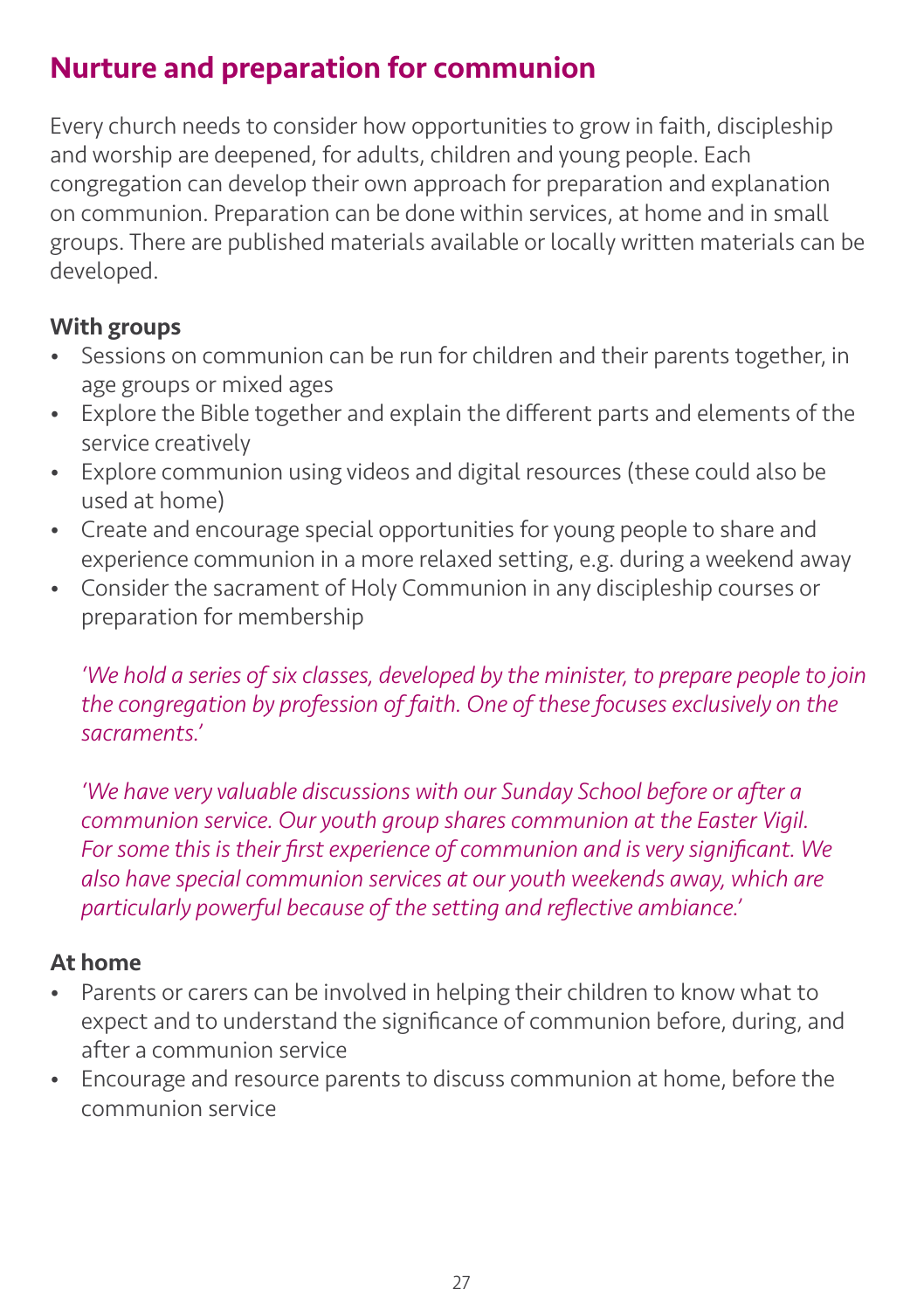

*'The Sunday before a communion service, we remind people that 'communion is next Sunday' and encourage parents to talk to their children about what communion is and whom it is for (for the parents' sake as much as the children's!) We explain clearly in the service that sharing this bread and wine is to 'remember Jesus' and to say that we believe He died for us. Everyone who believes that, regardless of age, church experience, etc. is welcome to take, eat and drink.'*

#### In services

- Explain what is happening in the different parts of the service through the communion narrative and the symbols
- Parents could have sheets and activities to use with their children as they share in the communion service together
- There may be specific occasions throughout the year when it is natural to include teaching for everyone on baptism, communion, and the nature of the church

*'It is very encouraging for our elderly congregation to share communion with younger people.'*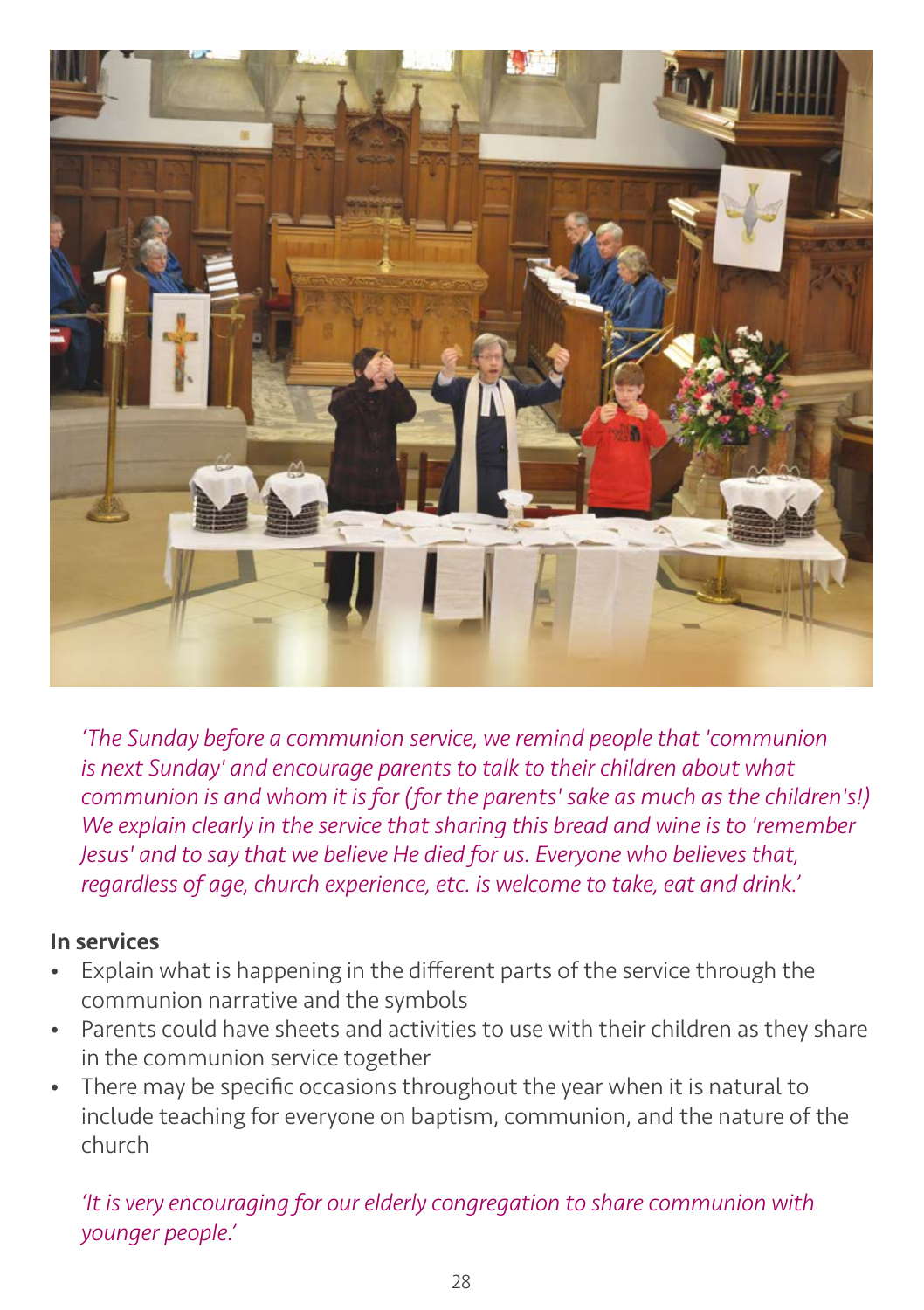#### Areas you might include in thinking about Holy Communion:

- Life's journey and the journey of faith
- Identity and belonging as God's people
- Celebrating and remembering what Jesus has done for us
- A shared meal bread and wine
- The structure and meaning of the Holy Communion service

*'In our small rural church, preparing children for communion turned out to be as much about building relationships with one another as it was about the children knowing the right things. It was also about adults rekindling their own connection with the Eucharist, as they were encouraged to think more deeply. Some of them enjoyed rediscovering and learning new things and approaching communion with new meaning.' (Ready to Share One Bread, Harding and Millar, 2015, p37)*

## Bible passages to explore in relation to children, young people and communion

Your church may like to explore this further with small groups, in Bible study and through sermons and teaching. Below are some of the Bible passages that could be helpful.

- The Passover Meal: Exodus 12:21-27: Deuteronomy 6:1-9 The last meal Jesus shared with his disciples was a Passover meal. Holy Communion and the events of the cross and resurrection are a fulfillment of Passover. 1 Corinthians 5:7 - Christ, our Passover lamb, has been sacrificed
- Children recognise Jesus: Matthew 21:14-16.
- **Jesus welcomes children:** Mark 10:13-16 Jesus wants to fully welcome and include children. We should not hinder children or put rules and regulations in the way
- The Last Supper: Matthew 26:17-30 Jesus invited the disciples to this meal. All the disciples were included in spite of their weaknesses and lack of understanding
- Recognising Jesus in sharing meals: John 6:5-14 The feeding of the five thousand; Luke 7:36-49 - A meal with Simon the Pharisee; John 21:4-13 - A meal on a beach; Luke 24:28-35 - The Road to Emmaus
- Communion in the Early Church: 1 Corinthians 11:23-34 Children and families were included, with due order and reverence
- Parents and children's spirituality: 1 Corinthians 7:14; Acts 16:34 Children share in faith and spiritual practices as a family; Children are included in baptism and worship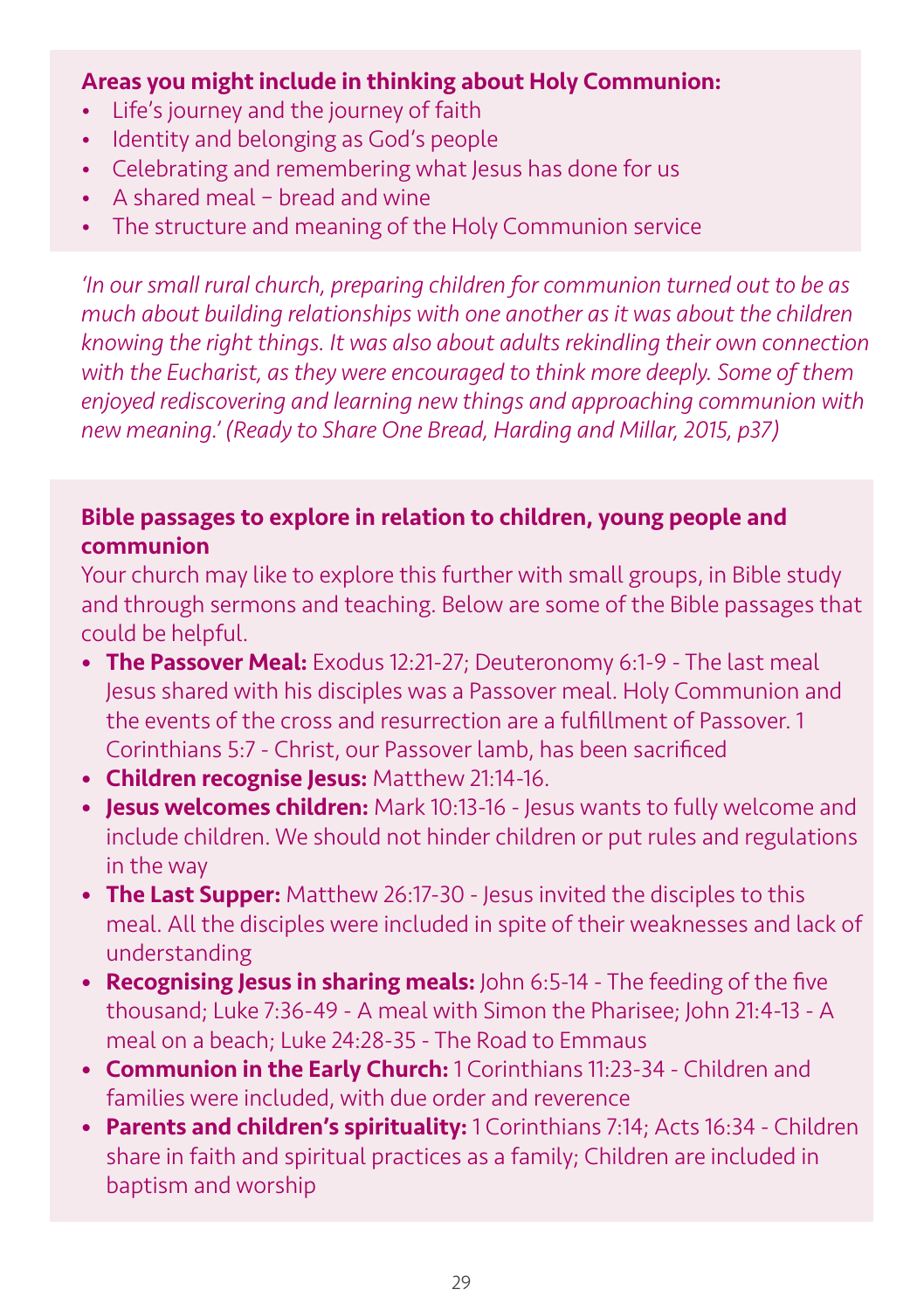# Considerations for Holy Communion services

Holy Communion is a sacrament of God's grace and unconditional love, offered to everyone. Through sharing this sacrament together, our relationships with each other and with Christ are strengthened as the whole Body of Christ.

Every communion service follows a pattern and should relate to the readings for that Sunday and be appropriate for those present at that service. The Book of Common Order has an order of worship for Holy Communion when children and young people are present (the Fourth Order p.167). Those leading worship in the Church of Scotland have the freedom and opportunity to develop and create worship liturgy.

Where children and young people are present in all or any part of worship, some thought and support may be needed to make sure that they too are able to participate and engage in worship and find their place at the table. It is very important that children and young people have positive experiences of congregational worship and the sacraments. The congregation as a whole needs to be intentionally welcoming and willing to do some things in different ways, in order to include people of different ages and experiences of faith.

*'If we believe that children are part of the church, then we must make sure that they can connect as fully as possible with the story and actions of one of our most important rituals.' (We All Share, Mina Munns, 2018, p9)*

*'The style of worship and the welcome offered in one of our communion services, means the young people don't come or stay. They feel more welcomed and included in the more informal service and choose to come again.'*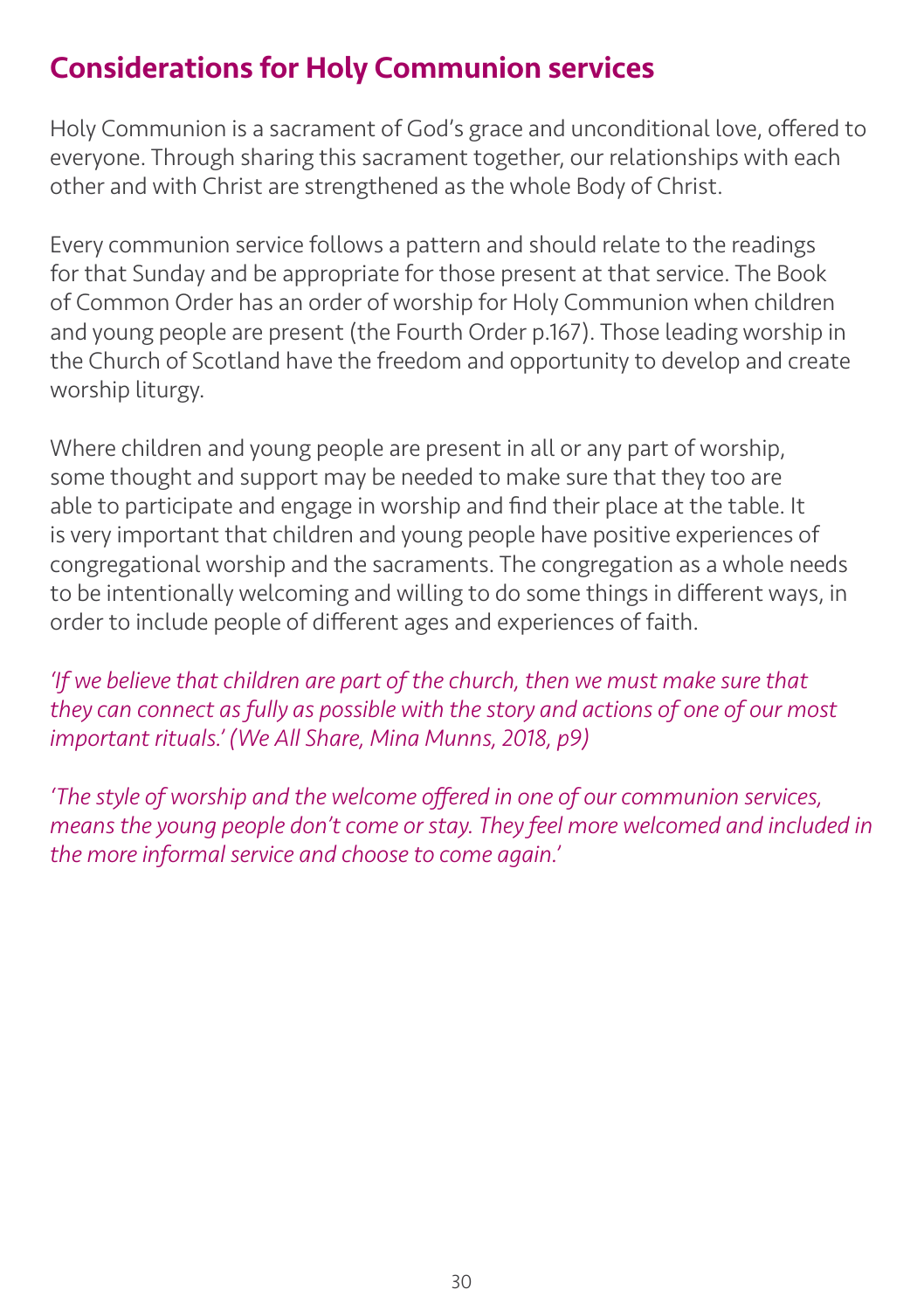

Here are some key principles to bear in mind to ensure that everyone can participate meaningfully in a service of Holy Communion.

- Give clear guidance and explanation throughout the service
- Use simple language or explain particular words and use visual resources
- Help everyone become familiar with the structure, rituals, and symbols in the service
- Make use of the senses, with movement and creative use of the worship space
- Encourage a sense of mystery and wonder
- Involve people of different ages in readings, prayers, serving the elements etc. All ages can also be involved in planning and preparation for communion
- Invite younger people to participate with their family or with an adult they feel comfortable with
- Have a range of resources available to help younger children relate to the service, e.g. children's books and toys on communion
- Encourage conversations between generations about communion, sharing what communion means to them

*'Our communion service is the one service that actively engages and includes our children and young people and they are happy to be part of.'*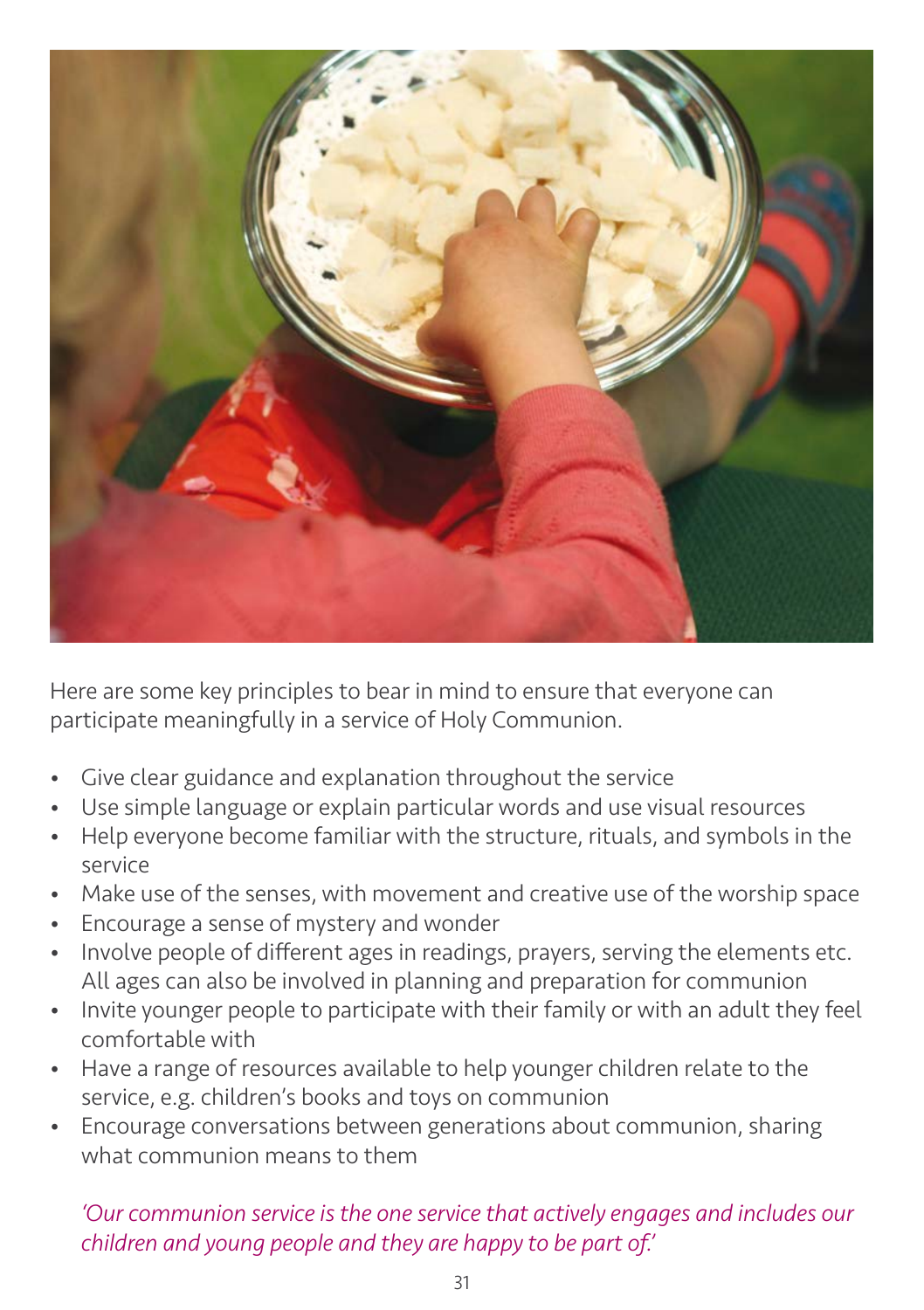

Enhancing participation of all ages in the sections of a communion service In general, it is helpful to consider shorter, responsive liturgies and words that can

engage children, young people and families.

With regard to specific parts of the service the following can be considered:

- Gathering where will children and young people and families sit? How are they welcomed? Consider what words and actions might make everyone present feel truly welcome
- Confession this can be done in a variety of different ways, along with explanation of why we do this
- Readings consider what version you use, and different ways of sharing the reading, e.g. drama; children and young people being involved in sharing the reading; responsive reading
- **Sermon** you might consider doing this in a different way that engages all who are present in the service; you could break the talk up into smaller sections; you could explore creative or participatory ways to engage people
- **Prayers** these can be done in creative ways, e.g. in small groups, responsive prayers, and led by children and young people
- **Narrative** there are a variety of ways to 'tell the story' and use the symbols
- **Invitation** the invitation and welcome need to make clear that all are welcome to the Lord's Table and explain how the sacrament is shared. Offer a blessing for those who do not wish to receive the sacrament
- **Music** choose music that can engage and include everyone. Familiar songs and repeated phrases can work well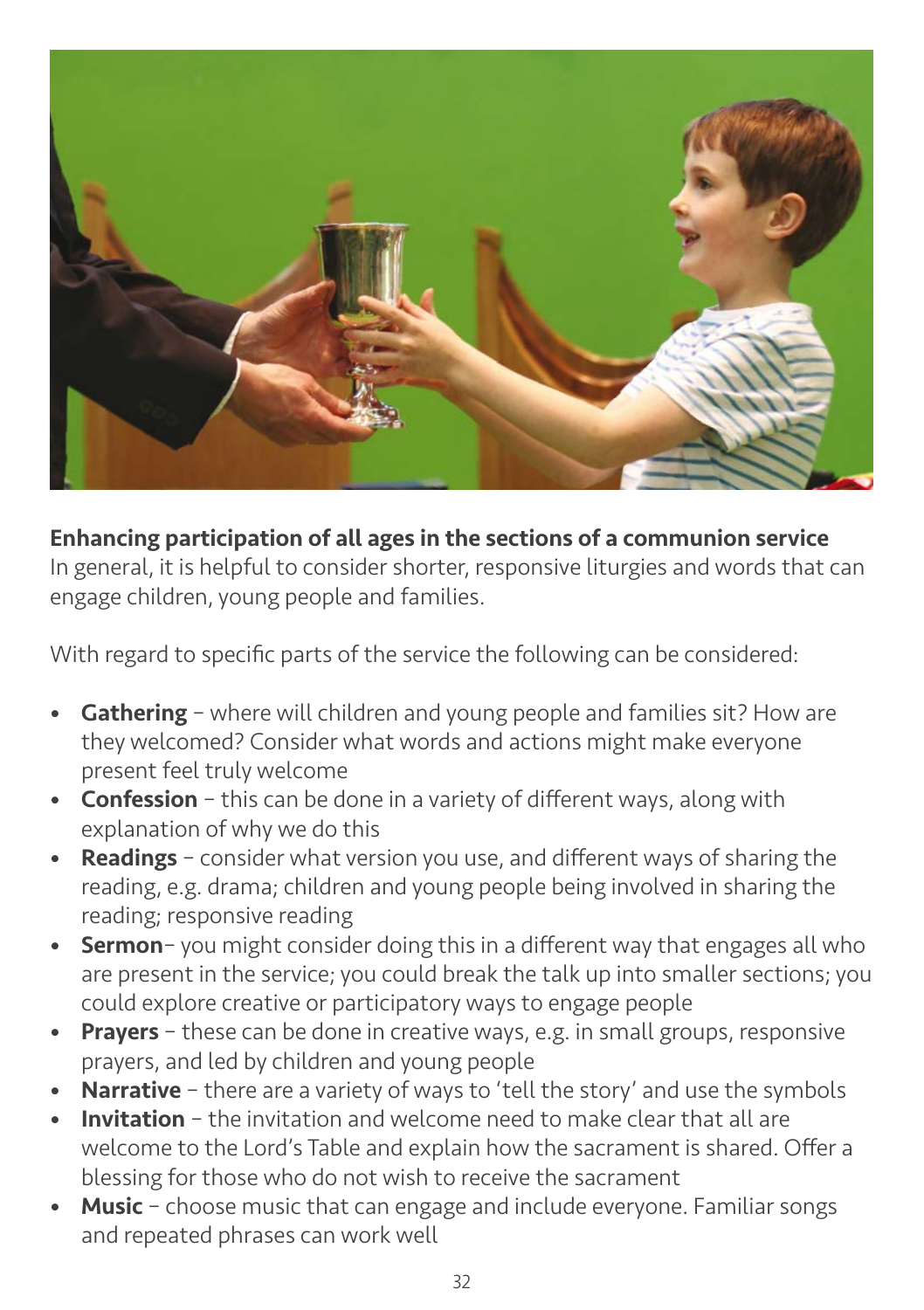## Considering spiritual styles

People express their spirituality, experience God and make sense of the world around them in a variety of different ways. These can be understood as 'spiritual styles', and most people have a preference in one or two of these areas. There are four distinct ways that people tend to connect with God:

- Word connecting with God through knowing about God *'Word' people value spoken and written words, detail, accuracy and concreteness*
- **Emotion** connecting with God through feeling God's presence *'Emotion' people value the presence of others, e.g. in groups, dramas, dance etc.*
- **Symbol** connecting with God through mystery, symbols and images *'Symbol' people like to 'wonder' – at art, at nature, at pictures or objects*
- Action connecting with God in practical ways *'Action' people are often concerned with issues of justice and peace* (developed by David Csinos, *Children's Ministry that Fits*)

Much 'traditional' worship is very word focused and there is a need to explore ways to create worship that engages with other styles and preferences so that all those who are present are included and nurtured according to their dominant style, as well as given opportunities to explore different ways of experiencing God.

The sharing of Holy Communion naturally involves elements of each style – there are the words of the institution, the emotion of the shared experience, the symbols of the bread and wine, and the action of sharing the elements. The following suggestions give ideas on the varied ways that spiritual styles can be used to enrich a communion service.

## Greenbank Church, Edinburgh

We have 3 services on our quarterly communion Sundays, none of which specifically included children.When we received a new Minister, the pattern was revised to make the 9.30am service an intentionally family-friendly communion, held in the round, in the church hall. This service celebrates the liveliness of our Christian community, without removing the beauty and mystery of the sacrament. Young people are encouraged to sit near the front with their families and there are rugs, to allow young children to crawl around or read books. People of all ages are involved in distributing the elements. The introduction of this service has led to a higher attendance of 70-90 people, from a wide age range, on communion Sunday, and has not detracted from the attendance at the later, more contemplative and formal communion service. Families in our church have been very positive on the experience of this family friendly provision of communion in our church.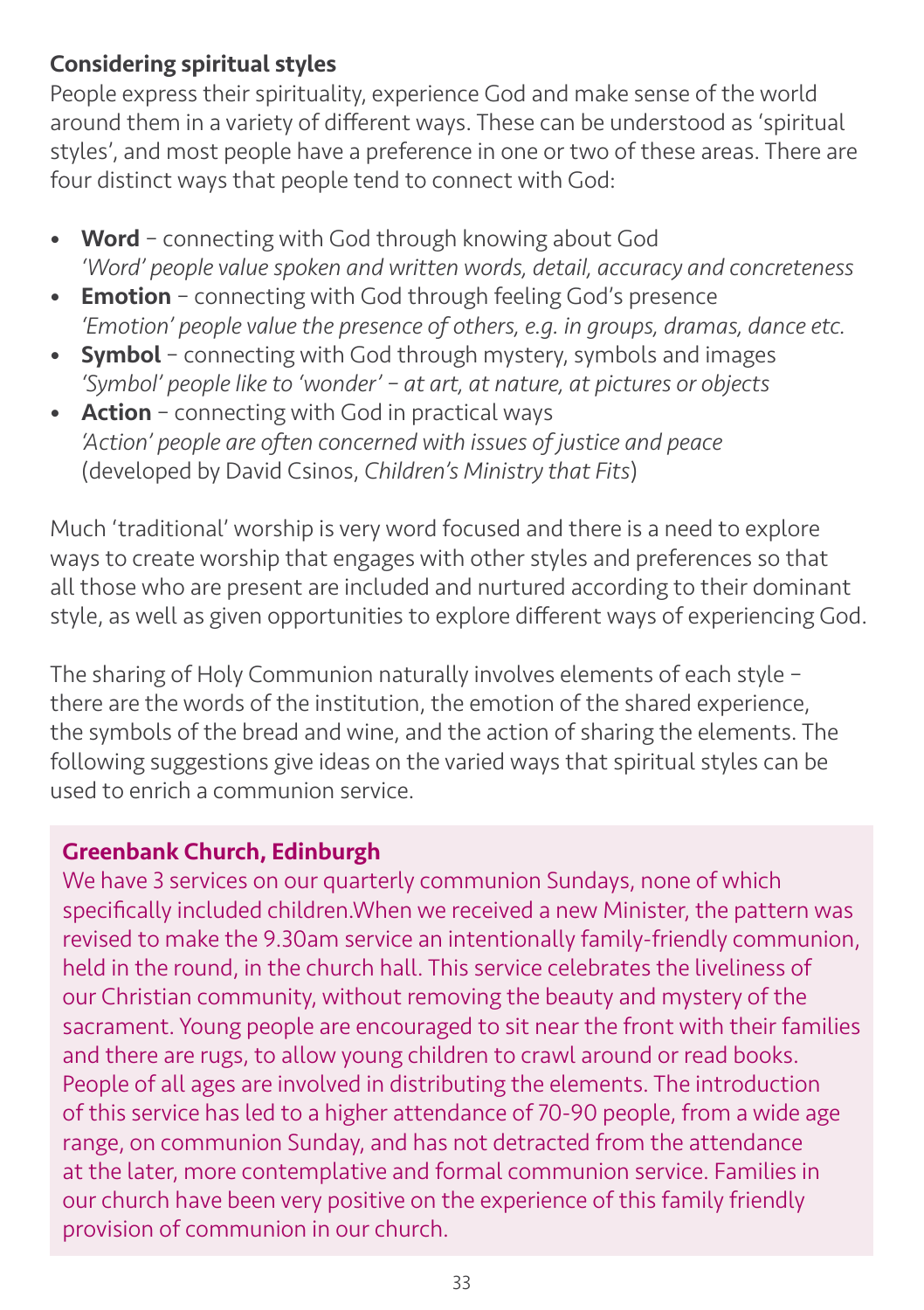## **Word**

- Tell the story of the Last Supper
- Use participatory responses
- Locate people and places mentioned in their historical context e.g. maps, timelines
- Use liturgical, scriptural texts or poems e.g. Agnus Dei
- Say 'The Body/Blood of Christ' as elements are shared
- Offer the opportunity to write a response or prayer
- Choose hymns for the rhythm/ rhyme of the words

#### Symbol

- Set the table slowly and deliberately during the worship
- Perform the symbolic actions in the narrative, e.g. visibly break the bread and take the cup
- Include a time of silence
- Light a candle
- Display a relevant painting or artwork
- Use Godly Play or ask 'I wonder' questions… without giving an answer
- Offer the opportunity to respond creatively, e.g. draw a prayer
- Choose hymns that have poignant tunes or that are repetitive

#### Emotion

- Present the story as a drama
- Involve a choir or dance group
- Think about our feelings, or the feelings of those at the Last Supper
- Share a sign of peace
- Serve the elements to one another
- Use relational language about God – Father, Mother, friend etc.
- Offer an opportunity for discussion or talking with one another
- Choose hymns that are participative, e.g. action songs

#### Action

- Invite someone to bake the bread or prepare the elements
- Offer everyone the chance to distribute the elements
- Use Fair Trade wine and bread
- Link the liturgy to practical actions of social justice or care for creation (e.g. sharing through a food bank)
- Include church projects and charities in prayers
- Offer an idea for an action to do during the week as a continuation of the worship
- Choose hymns that refer to God's and our action in the world

*'It is through our worship that we tell the story of our faith and reaffirm our belief. Therefore worship becomes not just the expression of our faith but also essential in the formation and growth of faith. Ritual, rite and liturgy are capable of both the nurturing and evangelising means of assisting people on the journey of faith.' (*Unfinished Business: Children and the Church, Churches Together in Britain and Ireland, 2000, p.47)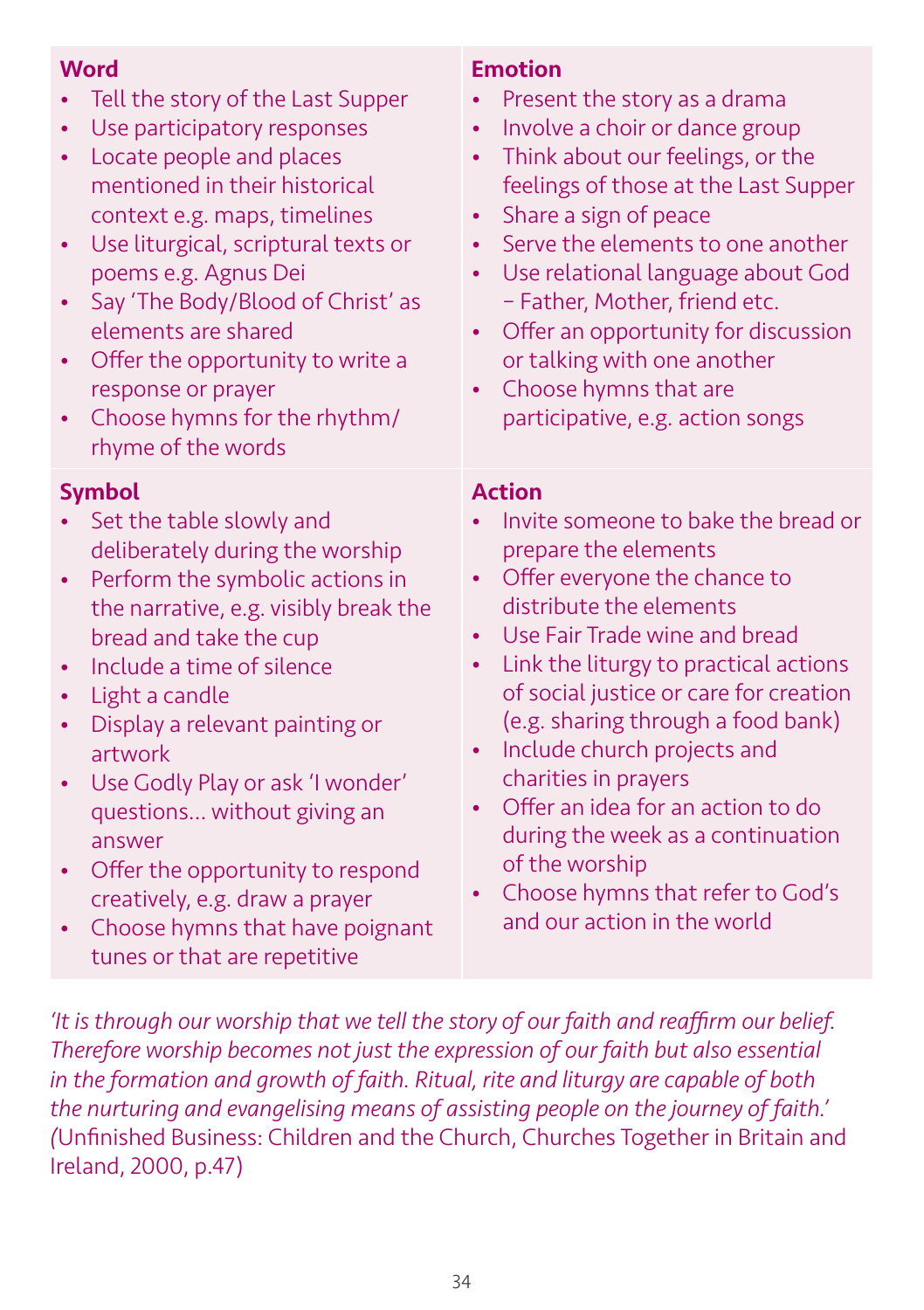# Conclusion

Celebrating communion as a church family helps all of us to grow in our faith and experience of God and the church. We hope that your congregation can use *Together at the Table* to explore how worship might be shaped, in order to express that there is a place for all at the Lord's Table.

*'We pray that across the church, we can have family celebrations of Holy Communion that are thanksgiving meals where those of all ages are welcome and in them, may we all know we are deeply loved by God, for Jesus has welcomed each one of us to his table.'* Rt Rev Colin Sinclair

God who welcomes one and all, You prepare a place for us, a great big table, with food and drink enough for everyone, no matter what age we are or where we are from, who we are, or who we are not.

In sharing bread broken for us, help us to hunger for justice, so more people can sit with us at Your table without exclusion. In sharing a drink from this cup, help us thirst for more of Your living water, to touch lands that are dry and barren, to enliven faith that is parched.

Help us to share love and share peace, as we all share in Your grace, given to us all. AMEN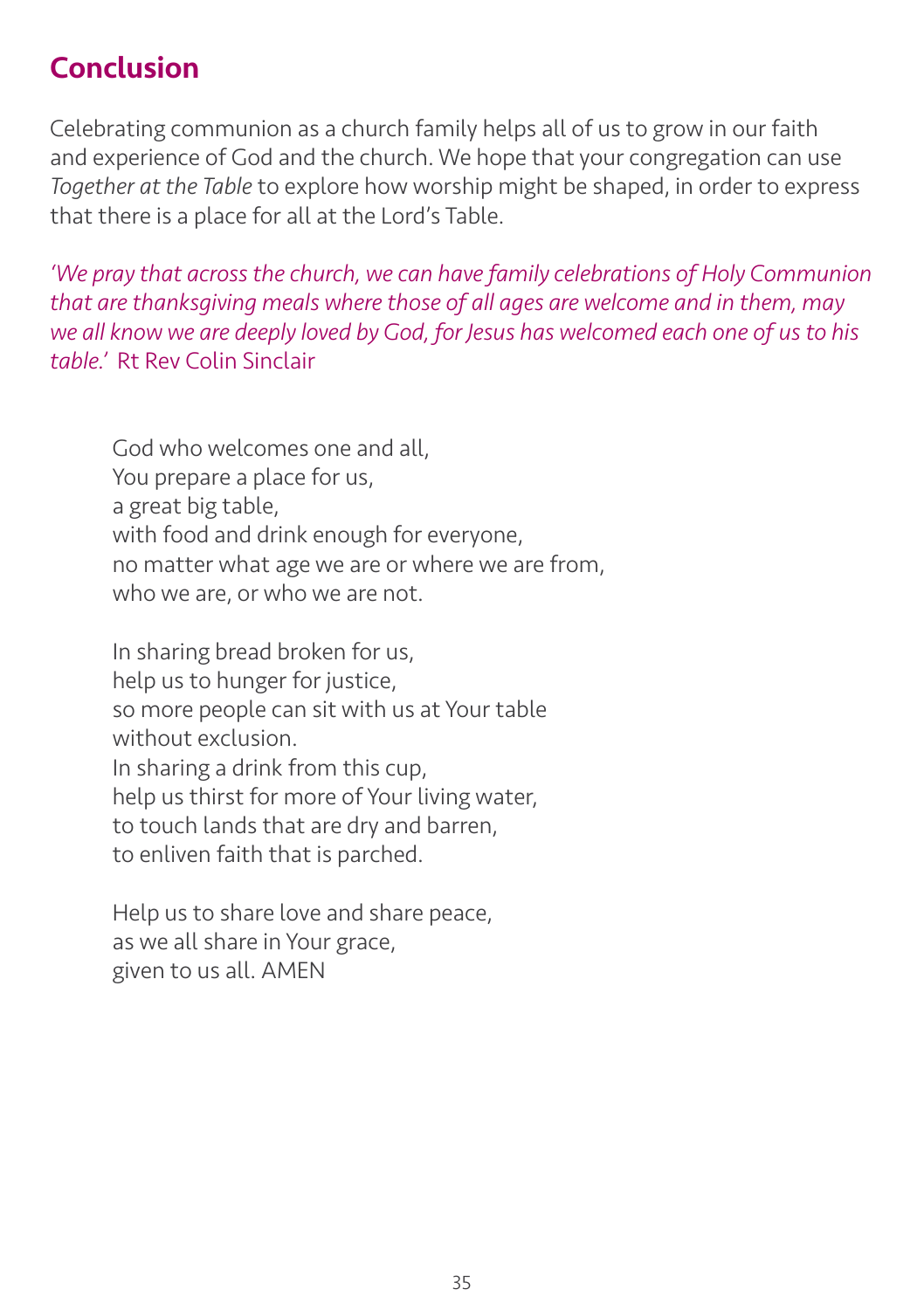# Further information

- Ready to Share One Bread, Nick Harding and Sandra Millar, SPCK, 2015. This book explores the theological basis and discipleship impact as well as case studies, a preparation course, and advice on including and involving children in Eucharistic worship
- We All Share, Mina Munns, K Mayhew, 1998. This book offers creative ideas and stories for young children and their families to participate in the themes and actions of one of our most important Christian rites
- **Welcome to the Lord's Table,** Margaret Withers, Bible Reading Fellowship, 2006. The course book and activity book cover key elements of what it means to be on the Christian journey and helps the child, family and the congregation explore Holy Communion
- Children & Holy Communion, Diana Murrie & Steve Pearce, Kevin Mayhew, 2006. A six session course for children aged 7 to 11. Including background, leaders' notes, take home sheets, craft and games activities, prayers, stories and song suggestions
- The Meal Jesus Gave Us, NT Wright, WJK Books, 2015. This gives the background of the Last Supper, the ways in which Christians have interpreted this event over the centuries, and what it means for us today. It includes questions for discussion or reflection after each chapter
- Share this Feast Reflecting on Holy Communion, Methodist Publishing, 2018. Using contemporary Christian art and quotations from a variety of worship sources, this offers a devotional starting point for individual or group discussion
- Holy Habits Breaking Bread, Bible Reading Fellowship, 2018. Worship and group material to explore communion in creative ways. Part of a series to explore and live out discipleship in a range of contexts and intergenerational, missional ways
- A Table for All, Inderjit Bhogal, Penistone Publications, 2000. Exploring radical hospitality, justice and change through the breaking of bread
- Learn: Children and Young People, edited S Farrant, Saint Andrew Press, 2017. Useful sections on baptism and communion, with questions to consider
- The Good Shepherd and World Communion story in The Complete Guide to Godly Play Volume 4, J Berryman, Church Publishing, 2018. This story connects communion across biblical themes and provides 'wondering questions' for all ages to consider
- Welcoming Children to the Lord's Supper Toolkit, Faith Formation Ministries, Christian Reformed Church. An online resource of stories, resources and ideas for education, families and worship.